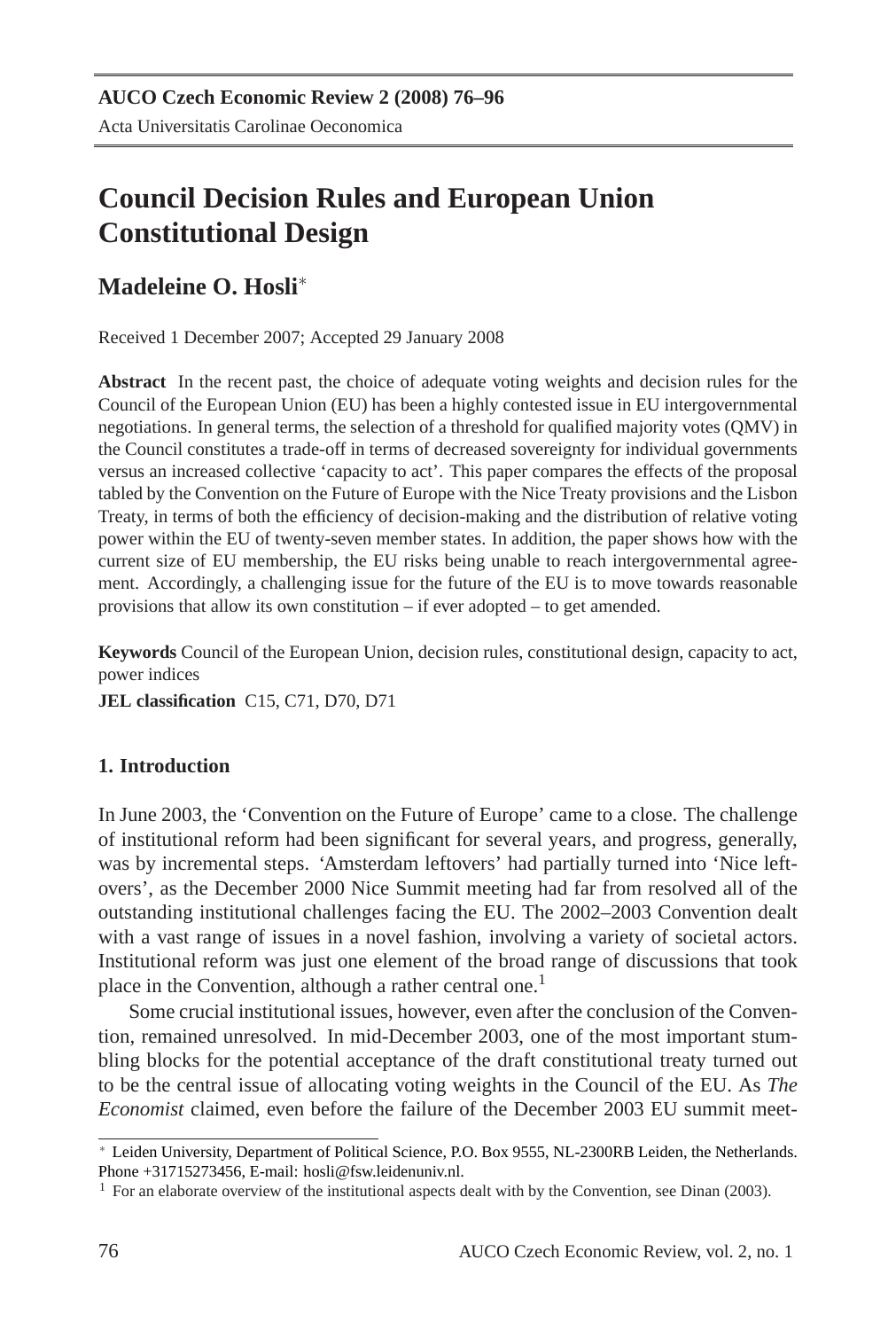ing, "The single most controversial issue concerns the balance of power between EU countries in the Council of Ministers". (The Economist, 22 November 2003, p. 35)

At the 2000 Nice summit meeting, a re-weighting of votes in the Council of the EU, sometimes still called the 'Council of Ministers', had been decided after lengthy negotiations on the issue. Cleavages were then especially evident between larger and smaller EU states about appropriate voting weights for the EU Council. Insiders have provided descriptions of the tedious bargaining processes that led to the outcomes of the Nice negotiations (e.g. Galloway 2001, Moberg 2002). The results in terms of vote allocations appeared to be determined by 'power politics' rather than any careful background reflection.

In view of the central importance of voting weights in the Council of the EU, this paper mainly deals with modes of majority voting in this institution. The Nice reweighting of votes had largely been triggered by a dissatisfaction among large EU states with what they perceived to be a considerable overweighing of the influence of small and medium-sized countries in EU decision-making (e.g. Moberg 2002). The provisions agreed upon at Nice also foresaw a moderate increase in the voting threshold applicable in the framework of qualified majority votes (QMV), thereby enhancing the capacity of EU states to block decisions (e.g. Felsenthal and Machover 2001, Leech 2002). In percentage terms, the required share of votes needed for proposals to be accepted was increased from the then prevalent level of just over 71 percent to approximately 74 percent of the total, in a projection of enlargement to twenty-seven EU member states. An important rationale for EU states in the respective intergovernmental negotiations was maintenance of their own capacity to veto (or at least their ability to block decisions together with some like-minded states). The collective effect of such an adapted decision quota, however, is a likely decrease in the Council's capacity to act (e.g. Paterson and Silárszky 1999, Felsenthal and Machover 2001, Leech 2002, Hosli and Machover 2004).<sup>2</sup> The lengthy nature of the bargaining process that characterized the Nice negotiations, as well as similar discussions in the framework of the Convention, strengthen conjectures that reaching intergovernmental agreement within the EU may, in the future, be a rather tedious endeavor. Unanimous decision-making, as this paper demonstrates, is rendered significantly more difficult when membership is expanded. Evidently, the calculations provided in this paper provide simple 'averages' that ignore other specific conditions – such as effects of collective 'learning' and the related possibility of governmental preference convergence. Such developments might facilitate rather than complicate collective decision-making in the EU, even on the basis of expanded membership (e.g. Golub 1999, 2002, 2007). Empirically, indeed, decision-making in the EU, even under the Nice Treaty provisions, seems to have slowed down less than such calculations would posit (e.g. Hagemann and De Clerck-Sachsse 2007).

Nonetheless, this paper claims that enlargement by ten new members in May 2004 and two more members in January 2007 has made QMV decisions more difficult to reach. In addition, it can be expected to render unanimous intergovernmental agree-

<sup>&</sup>lt;sup>2</sup> Interestingly, applying spatial approaches to the analysis of decision-making in the EU Council, Tsebelis and Yataganas (2002) derive similar results.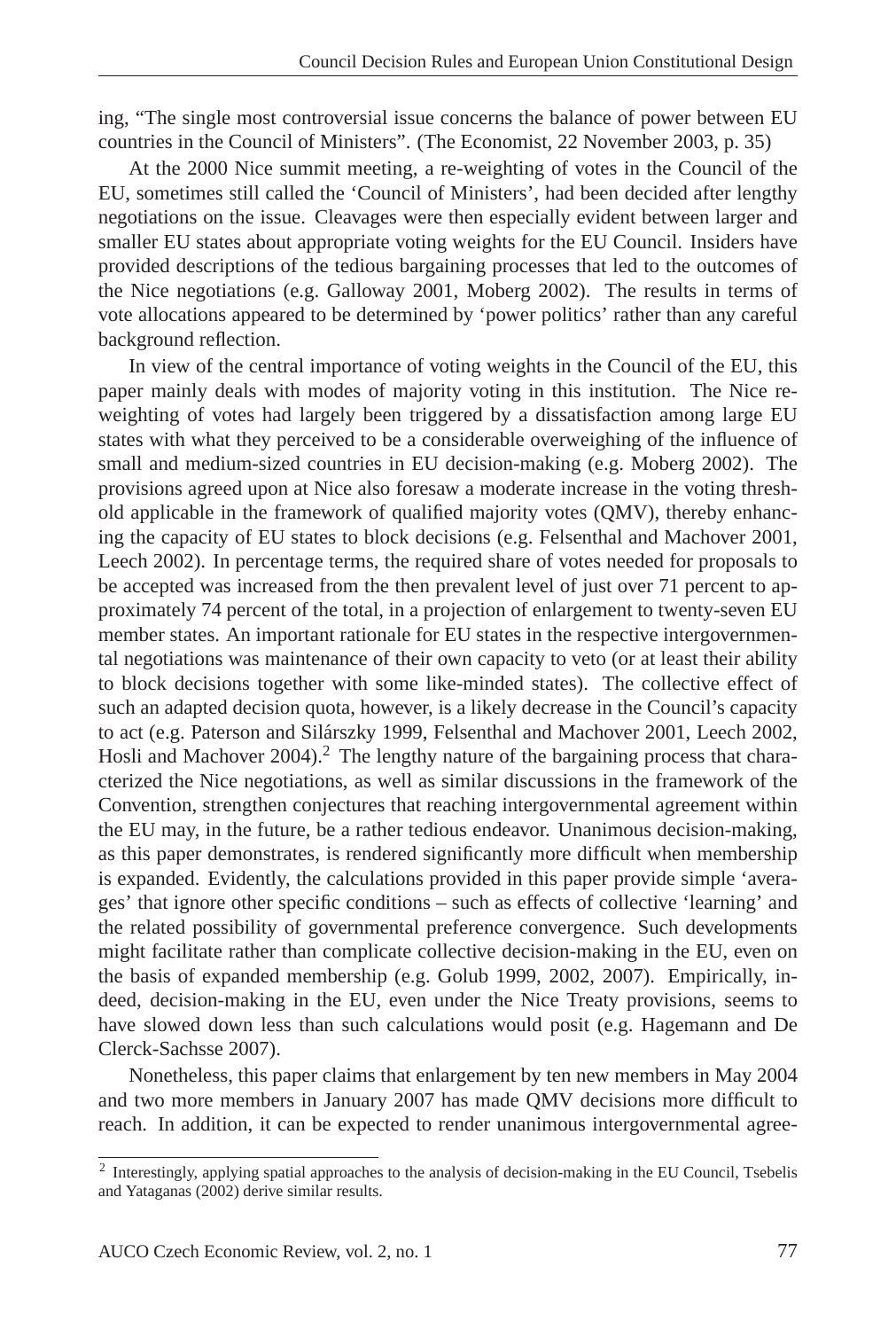ment in the EU rather difficult to achieve and is hence likely to prolong respective negotiations, whether on day-to-day issues (regarding taxation, for example) or in the 'broader' and more general context of treaty reform (what might in the long-term future be seen as 'constitutional amendment'). In addition, the paper contends that at present, a 'status quo bias' is likely to exist in all areas formally requiring unanimity in the Council of the EU. In a normative sense, given the significance of the enlargement, it might indeed be important – despite critiques raised against this suggestion by several member state governments – not only to replace the unanimity requirement with QMV for various issues areas, but also to find ways to adapt a possible future EU constitution itself on the basis of a decision threshold lower than unanimity. If not, it is likely that an EU constitution, if it is ever going to see the light of day, might develop into a somewhat rigid and static construct, unable to respond to new demands and challenges. Evidently, any basic polity-building process involves decisions on how future reform of a constitution should be undertaken as well as agreement on the original make-up of such a constitution.

In terms of 'day-to-day' decision-making, the suggestion made by the Convention to allow for a double-majority system, in which proposals in the Council can pass when they are supported by a majority of EU states, representing three-fifths of the EU's population, was rather surprising. Clearly, abolishing voting weights, in a radical departure from the voting system applied since the late 1950s, would not only considerably have increased the relative influence of larger EU states (e.g. see Felderer, Paterson and Silárszky 2003, Felsenthal and Machover 2003), but it would also strongly have enhanced the capacity of the Council to act (e.g. Felsenthal and Machover 2003). Intergovernmental acceptance of such a system would undoubtedly have been astonishing, since such a change would clearly decrease EU states' potential to block decisions, an aspect that is, as some authors have pointed out (e.g. Johnston 1995, Moberg 2002), certainly salient to individual governments. Could governments of EU member states ever have accepted such a drastic change? Apparently, the system adopted during the Convention was not necessarily based on broad support: it was "proposed by the Convention on the Future of Europe in June, which claimed to be an open and democratic exercise. But the new voting system was decided upon at the last minute by the convention's praesidium (steering committee)...". (The Economist, November 29, 2003, p. 34) Whereas this comparatively straightforward decision rule – in contrast to the more complex construct agreed upon at Nice – might be desirable in terms of transparency and an increased capacity of the Council to act, it was likely to be a political non-starter; it is hardly imaginable that governments would be willing to accept such a sharp decrease in their capacity to prevent EU decisions from being adopted. Similarly, whereas later on, the square root rule as an allocation formula for the EU Council, as suggested notably by the Polish government, would have increased transparency of vote allocation (e.g. Kirsch, Słomczyński and Życzkowski 2007, Słomczyński and  $\dot{Z}$ yczkowski 2007) and in fact, efficiency of Council decision-making, it could not pass the required political hurdles. It seems that the effects of such novel rules might not be easily discernible for the public and therefore again seem to be somewhat 'opaque'.<sup>3</sup>

 $3$  For the double-majority rule, this argument has been made by Felderer, Paterson and Silárszky (2003).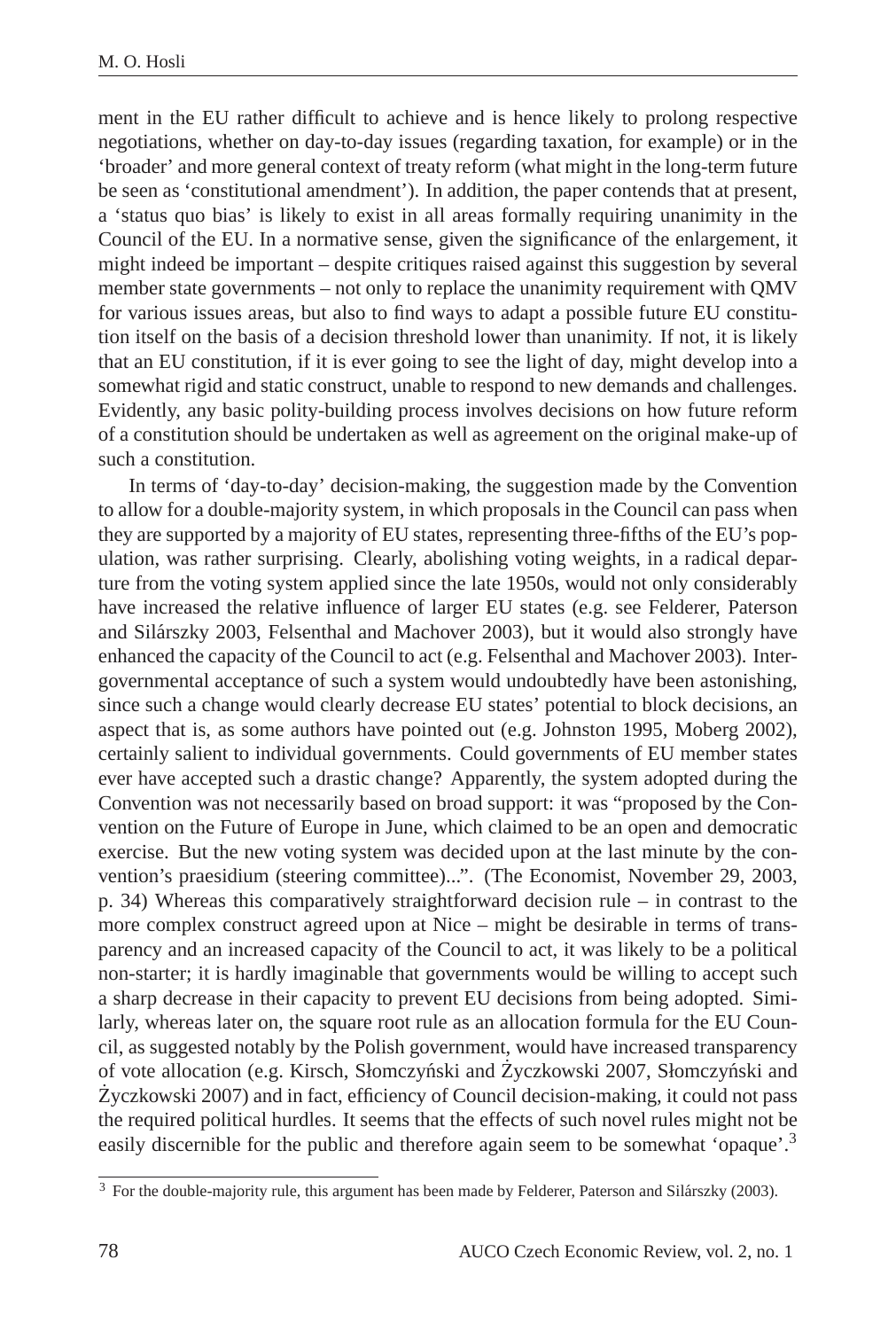However, a fairly simple allocation rule would certainly help improve transparency, and possibly general political legitimacy, of EU decision-making.

Evidently, any institutional design, including the one for the Council of the EU, is faced with conflicting requirements. Generally, institutions need to offer an adequate reflection of citizens' interests in order to be perceived as 'legitimate' constructs. This reasoning would also lend support to the introduction of vote allocations that attribute equal indirect voting power to each EU citizen (e.g. Laruelle and Widgrén 1998, Słomczyński and Życzkowski 2007). However, institutions also need to be 'efficient' in the sense of enabling majorities to reach decisions. Finally, institutions need to protect the interests of minorities – whether these are cultural, geographic or linguistic, for example. Clearly, all of these requirements are crucial for the current and future EU. However, they are partially conflicting: enhancing the degree to which minority interests are protected in Council decision-making, for example, is likely to decrease 'efficiency' (in the sense of enabling majorities to reach decisions). In addition, maintaining current member state veto rights in areas such as taxation – a position traditionally strongly defended by the UK government, for example – will evidently, with a large number of EU states, slow down the EU's capacity to act in this domain. A similar logic undoubtedly applies to decision-making in the challenging and developing field of the EU's Common Foreign and Security Policy (CFSP).

This article focuses on the Council of the EU and examines the effects of earlier voting rules applied, the provisions agreed upon at the Nice summit meeting and the rules regarding the double-majority clauses contained in the Convention proposal and later, in an adapted form, in the Constitutional and Lisbon treaties. The paper contends that the combined effect of both unanimity and QMV with enlargement has been, and will be in the future, to decrease the 'efficiency' of decision-making in the Council, in the sense of lowering the *a priori* chances of legislative proposals to be adopted within this institution. This implies that the interests, and relative sovereignty, of individual member states are protected, but also that previous enlargements are likely to have counterbalanced decisional 'efficiency gains' generated by the extension of QMV to policy areas previously subjected to the unanimity rule. *Ceteris paribus*, the effect of this will be that, in future, it will be more difficult than it is now to change the *status quo* even in 'day-to-day' EU decision-making, due to the lower probability that decisions will be supported by a required Council majority.<sup>4</sup> Given the importance of the voting threshold (e.g. Leech 2002, Plechanovová 2004, Słomczyński and Życzkowski 2007), it seems that discussions at the Nice summit meeting had somewhat overemphasized the issue of vote re-weighting, as little attention was paid to the crucial issue of the actual level of the QMV threshold. In addition, the Nice summit did not generate clear allocation rules for actual vote distributions. Rather, the allocation of voting weights in the Council and the projected distribution of seats in the European Parliament appeared to be the product of simple *ad hoc* political bargaining (e.g. Taagepera and Hosli 2006).

This paper will reflect on both the capacity of the Council of the EU to act and

<sup>4</sup> Of course, depending on the constellation of preferences of EU member states in the Council, the European Parliament and the European Commission, for example, it may still be true that some issues are accepted rather swiftly, also in the framework of an EU of 27 members or more. On average, however, this paper claims that it will be more difficult to reach the required threshold.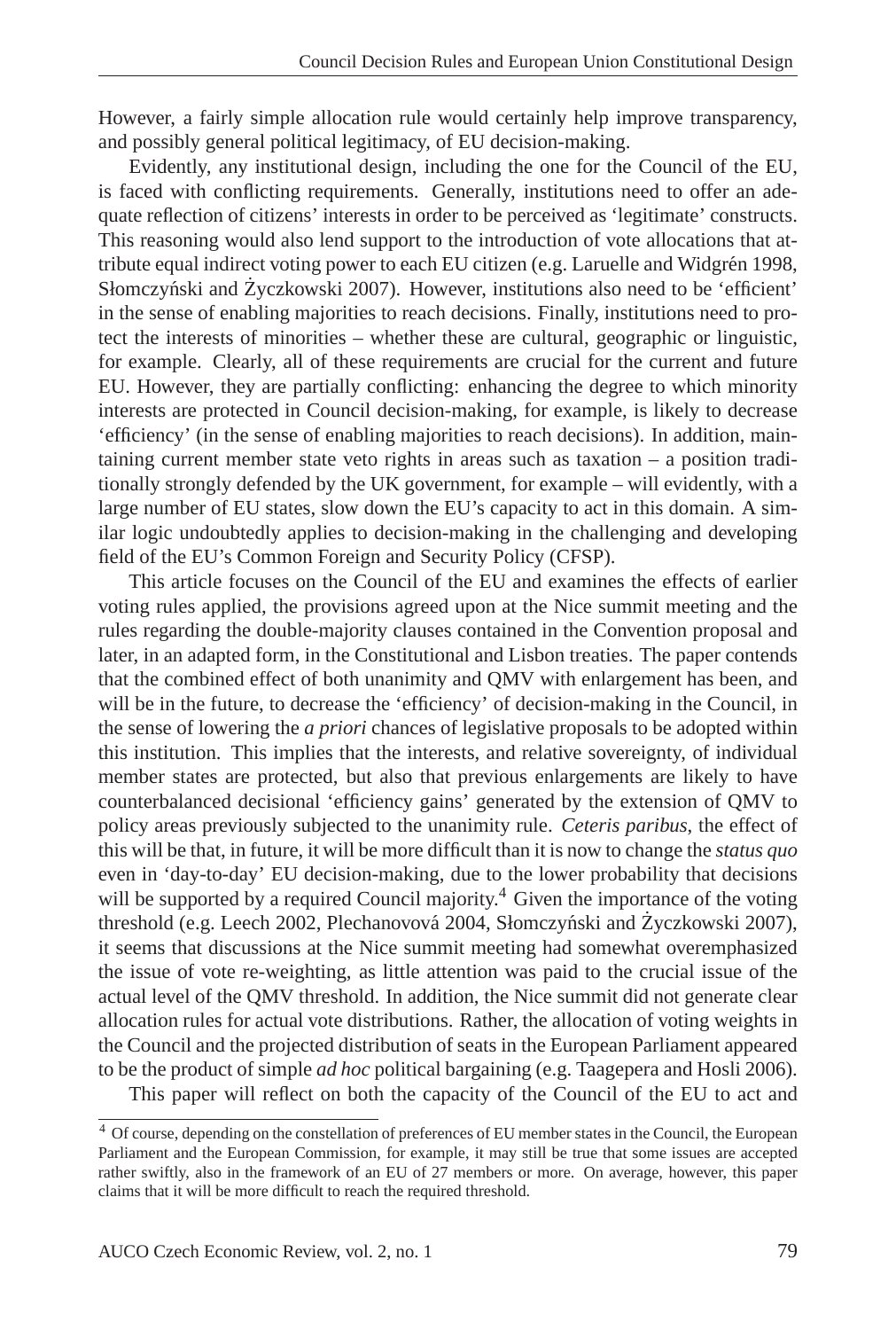the capacity of the EU to adapt its possible constitutional provisions in the future. In this sense, an examination of the effects of the institutional provisions, in combination with enlargement, on both 'rules on decisions' and 'rules on rules' is offered. Methodologically, the article departs from the assumption that future distributions of member state preferences in the EU are not known with any degree of accuracy today, as these distributions tend to vary according to the policy domain concerned as well as over time. Hence, the paper employs a simple 'baseline' model in order to assess the EU Council's capacity to act and the capacity of the EU to reform itself in the future.

By presenting these calculations, the paper emphasizes that the ability of the Council to act is not solely determined on the basis of whether decisions are made according to the unanimity or QMV rule, but that this institution<sup>5</sup> is also affected by other important factors, notably voting weights, the level of the QMV threshold and the number of EU states.<sup>6</sup> In order to present and discuss these respective effects, the paper is structured as follows. Section two focuses on the challenges of constitutional design, highlighting trade-offs regarding decision-making efficiency, legitimacy, flexibility, and protection of minority rights, since they are certainly important to the EU's design as regards institutional change; section three describes ways to measure decision-making 'efficiency' by employing the concept of 'decision probability'; section four illustrates how different options regarding decision thresholds affect the Council's overall 'capacity to act' and demonstrates these effects in terms of decision probability and the relative distribution of influence among EU states resulting from the Nice, Convention and Lisbon Treaty provisions; section five summarizes the main findings and concludes.

#### **2. The flexibility of constitutional design**

Changing the EU's 'decision rules', through processes of treaty reform, currently still requires agreement among all EU governments, and subsequent domestic ratification. This procedure is also applicable to the recent Lisbon Treaty. Clearly, the Convention on the Future of Europe was a novel way to start adapting decision rules and institutional provisions for the EU, but governments of EU member states, in the subsequent Intergovernmental Conference (IGC), were still able to 'open up' the entire negotiation package and approve, or avoid, insertion of specific elements into the draft constitutional treaty. 'Constitutional rules' for the EU currently need to be agreed upon unanimously by the governments of EU member states. Evidently, this will be increasingly difficult in the future in view of the recent substantial expansion of EU membership and possible further increases in the future. In this sense, 'rules on rules' for the EU will be difficult to adapt if respective provisions are not changed – including decisions on the choice of EU decision rules themselves.

As outlined above, ideally, constitutions are designed to meet various, partially contradicting challenges. Most importantly, they need, on the one hand, to represent the interests of a majority of the constituents and, on the other hand, to protect the

<sup>5</sup> Although the term 'Council' is used here, the same logic, of course, applies to deliberations within the Committee of Permanent Representatives (COREPER) or working groups linked to the Council, for example.

<sup>6</sup> These aspects are emphasized in Leech (2002). For alternative solutions to the current vote allocation in the Council and their possible effects, see Plechanovová (2004).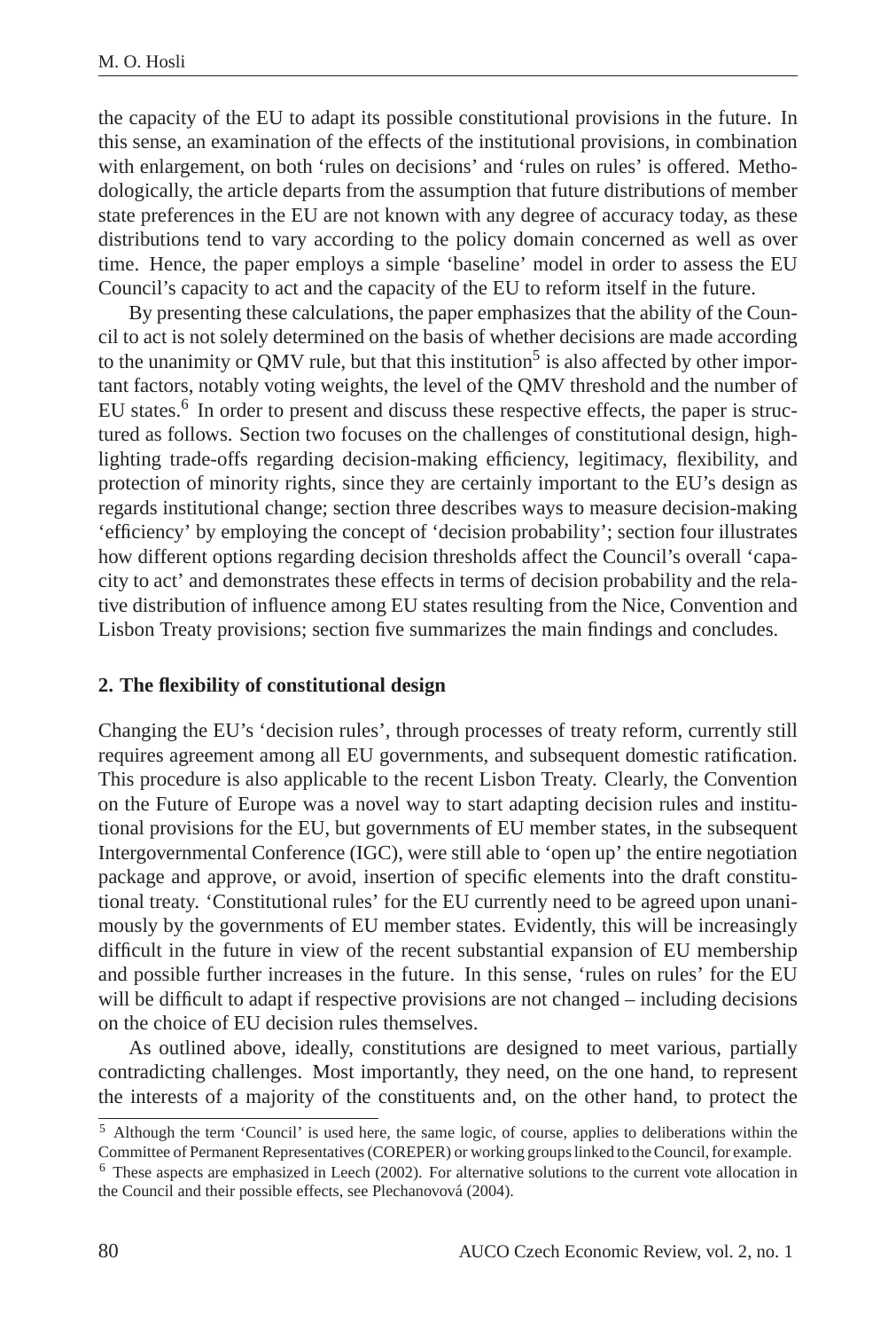wishes of minorities (such as different language, cultural or religious groups), while still remaining flexible in terms of their capacity to make decisions, reform themselves, and adapt to new challenges and circumstances.

In federal as well as 'quasi-federal' political systems, such trade-offs among different objectives tend to be both crucial and politically salient, since the overall constitutional design needs to protect the interests of individual system components in order to provide them with incentives to remain within the given structure. Traditionally, the United States, based on a federal setup, has its member states represented on an equal basis in the Senate, the parliament's 'upper house', in spite of the fact that their population sizes vary considerably. Accordingly, representation in the Senate is on the basis of territory rather than population. By comparison, in the U.S. Congress, states are represented according to population, with smaller states being represented more favorably.<sup>7</sup> Other federal systems are based on similar patterns of representation. This is true for Australia, Canada, Germany and Switzerland. A challenge for such systems is to protect the rights of their constituent units – states, provinces, cantons, or *Länder* – while still allowing for sufficient efficiency in federal decision-making. Moreover, the inclusion of provisions for constitutional amendment and reform presents a particular conundrum for these systems.

Canada's Constitution Act, proclaimed on 17 April 1982, provided a formula regarding procedures for its own amendment. The compromise reached among the Canadian provinces is contained in section 38 of the Act, stating that amendments require "... resolutions of the legislative assemblies of at least two-thirds of the provinces that have, in the aggregate, according to the then latest general census, at least fifty percent of the population of all the provinces"  $(38(1)b)$ .<sup>8</sup> The effects of this provision in terms of the balance of influence among Canadian provinces, and the inherent flexibility of the system, have been analyzed extensively by D. Marc Kilgour and Terrence Levesque (1984). Despite the current widespread opposition of member state governments to this suggestion, it seems highly likely that, in view of its future size, the EU will need a similar provision regarding amendments of its own possible future constitution if it is to avoid gridlock (in spite of the fact that the EU may rather be a 'quasi-federation' and hence not be fully comparable to the examples of federations as discussed here).

In James Buchanan and Gordon Tullock's seminal work, *The Calculus of Consent* (1962), decision-making costs, generally, are assumed to increase with the number of players involved. According to the authors, a reduction in the relevant requirement for making decisions – a decrease in the 'decision threshold' – enhances the capacity of an institution to act. This approach resembles Coleman's analysis of the 'power of a collectivity to act' (Coleman 1971), to be discussed and applied in more detail below. Unanimity rules ensure that all voters endorse a specific issue and no one gets outvoted,<sup>9</sup> as Buchanan and Tullock emphasize, but they imply relatively high costs

<sup>7</sup> For an early analysis of this issue, see Robert Dahl (1956).

<sup>8</sup> Evidently, this formula resembles the 'double-majority' clause envisaged by the EU Convention as regards 'day-to-day' decision-making, but with reversed decision thresholds regarding population and number of provinces.

<sup>9</sup> However, members may receive 'side-payments' in order to induce them to support a proposal. Moreover, they may 'log-roll', i.e. trade their votes, obtaining support on an issue crucial to them in exchange for a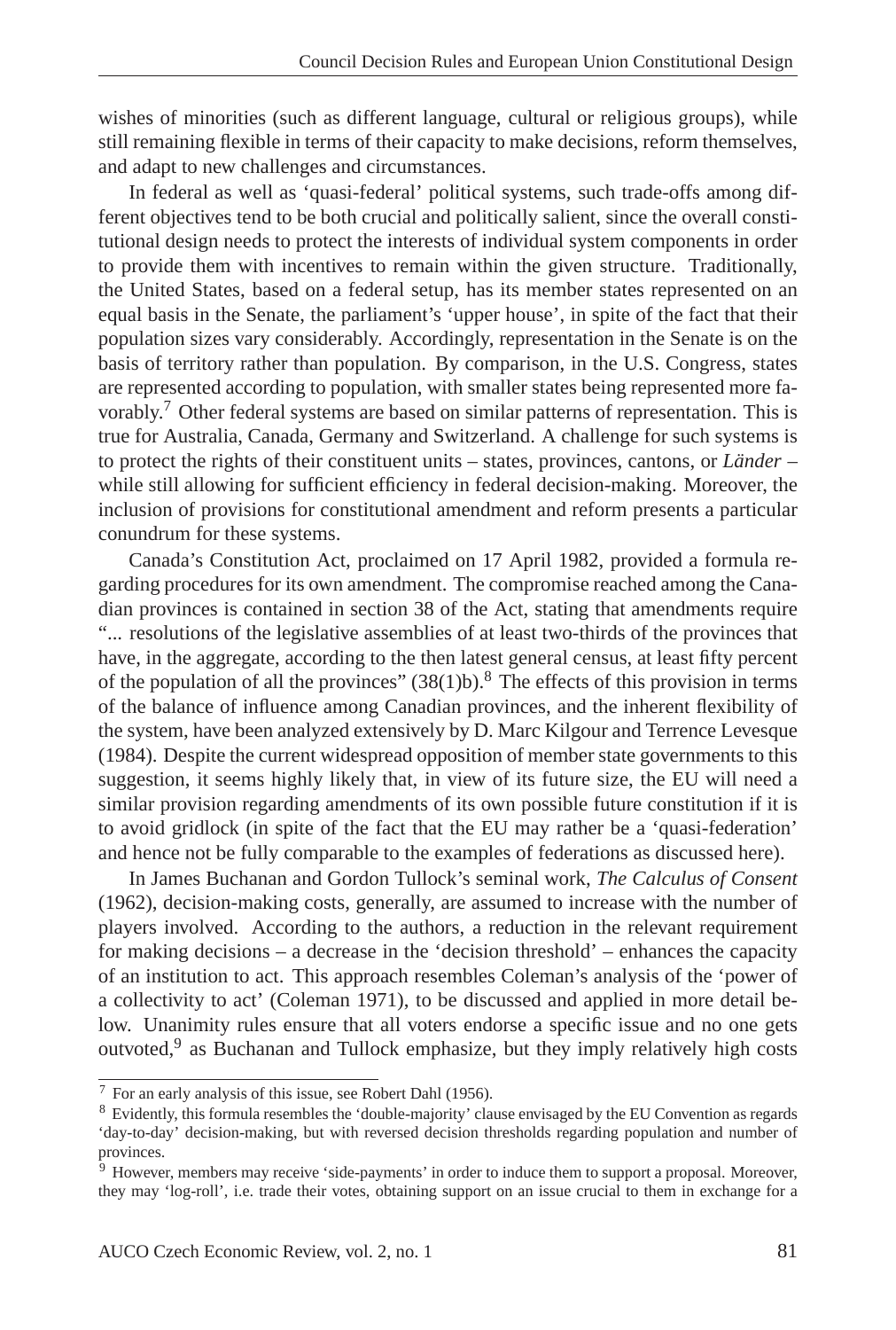regarding the process of reaching agreement (e.g. negotiation and transaction costs). From the perspective of individual voters, in the framework of majority votes, the risk of being adversely affected by a collective decision contradicting one's own preferences is most extensive under the simple majority rule (i.e. 50 percent of the total plus 1 vote). The higher the decision threshold, the better is the protection of individual interests, but the lower is the capacity of the collectivity to act.

In federal systems, the attribution of a relatively favorable pattern of representation to smaller units may generally increase the sense of the 'fairness' amongst its citizens (as long as it is not perceived by citizens of larger states as tilting the balance of influence towards smaller entities). In such systems, smaller groups – characterized by specific cultural or linguistic ties for example – are able to block decisions they consider to be detrimental to their own interests. Accordingly, such groups may choose the option of 'voice' rather than 'exit'<sup>10</sup> within the federal structure. However, it seems likely that the protection of the interests of individual components in a system has an optimum beyond which the flexibility of the system decreases, leading ultimately to a situation in which the system is no longer capable of generating decisions (or of reforming itself).

Similarly, in the EU, smaller states may need to have a certain minimum clout in the decision-making process in order to enable their citizens to feel content with the overall system. The risk of feeling dominated by larger states is ever present in smaller EU states and appears to constitute a realistic threat to the perceived legitimacy of the EU's institutional setup. Indeed, negotiations leading to the Treaty of Nice illustrated the extent to which smaller and medium-sized EU states were willing to defend their voting weights, fearing 'marginalization' in the EU's decision-making process, and voicing concern about possible increases in the relative power of the largest states (e.g. Moberg 2002). Larger EU states, in turn, felt there was an increasing domination of the large by the small, presenting this finding as a rationale for why their citizens considered the extant system to be lacking 'legitimacy'. It is, in fact, this discussion that spurred the debate on the need to re-weight votes in the Council (see Best 2000).

A considerable range of studies has assessed the relative 'swiftness' of EU decisionmaking, employing various methodological tools, and providing some empirical evidence. For example, Golub (1999, 2002) found, analyzing EU directives, that the introduction of QMV, combined with enlargement, had not caused a slow-down in EU decision-making over time. But could the effects be more pronounced when more members join? König and Bräuninger (2002), in their analysis of regulations in addition to directives, contended that, in cases in which QMV applies, the relative swiftness of decision-making does indeed slow down with enlargement. A similar finding was provided in Schulz and König (2000). Recently, however, both Golub (2007) and Hagemann and De Clerck-Sachsse (2007) found that the EU does not operate much slower, even after the 2004 enlargement.

Most studies agree that the enhanced role of the EP in EU decision-making proce-

vote on an issue they consider to be of lesser importance. On effects of log-rolling more generally, e.g. see Tullock (1976).

<sup>&</sup>lt;sup>10</sup> For a succinct distinction between 'voice' and 'exit', and on the importance of the concept of loyalty, see Hirschman (1970).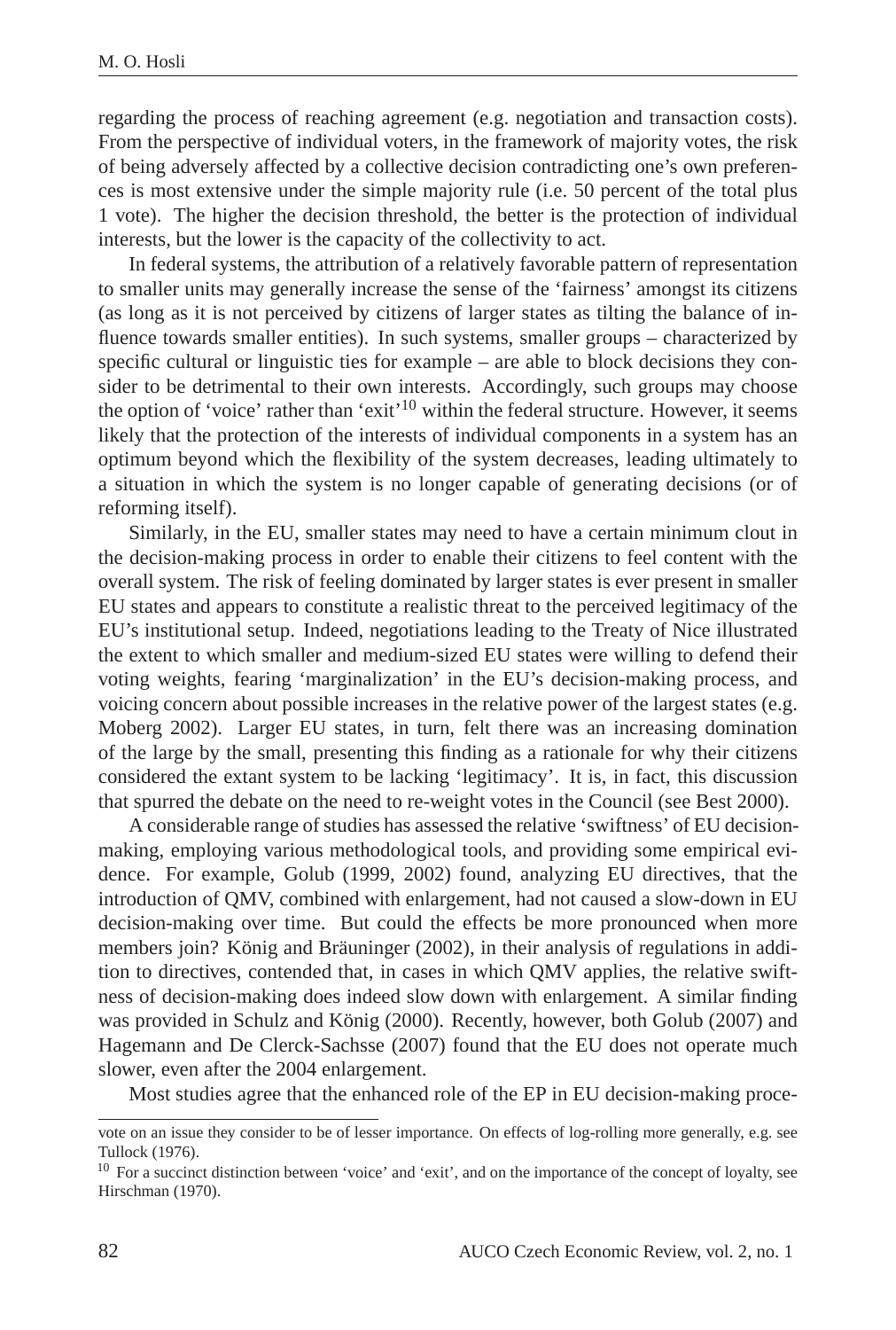dures is likely to have increased democratic 'legitimacy'. But, evidently, it may also have slowed down the swiftness of EU decision-making. This is a significant tradeoff that was highlighted, for example, in Golub (1999), Schulz and König (2000) and König and Bräuninger  $(2002)$ . If the capacity of the EU to act is to remain constant over time, increasing powers for the EP – desirable in terms of strengthening the EU's democratic foundations – may need to be counterbalanced by decreasing decisionmaking costs in the Council (i.e. by lowering the threshold in Council decision-making rather than increasing it). In this sense, the suggestion made by the Convention would provide a helpful remedy to past trends.

A somewhat more radical option would be the introduction of a 'one state, one vote' rule combined with simple majority voting – without a second quotum regarding population size – in the Council, similar to the model of the U.S. Senate. Whereas such a provision would certainly enhance decision efficiency in the EU, it is impossible to implement politically (e.g. see Baldwin et al. 2001). The suggestion resulting from the Convention, however, amounted to almost such a simple majority clause, by abolishing the voting weights of individual EU states and allocating one vote to each state (while providing for a second quotum, the 60 percent of population provision).

Different versions of potential double-majority rules have been studied extensively (e.g. Baldwin and Widgrén 2004). In what ex-post appears to be rather impressive foresight, Turnovec (1997) analyzed effects of various double-majority voting schemes for an EU expanded to twenty-seven member states – providing respective estimates for exactly the members that make up the current EU-27.

How can the likelihood that decisions are taken in the Council be assessed in a manner that provides a 'baseline' scenario? One possibility might be to use spatial models of decision-making (e.g. as presented by Steunenberg et al. 1999) in an assessment of the probability that, with different preference constellations, a required majority threshold can be reached in the Council. However, another possibility consists of using the decision threshold in order to assess the likelihood that winning coalitions form *ceteris paribus*, ignoring other possible influences. This approach is based on the assumption of Independent Coalition Culture (ICC). Accordingly, EU states are assumed to vote independently in the Council and generally, to vote for or against a proposal with a probability of one-half.

#### **3. Voting weights, winning coalitions and 'efficiency' in Council decision-making**

How will 'efficiency' of decision-making be measured in this article? The main focus of the analysis is on the probability that, within a committee, winning coalitions can be formed. Accordingly, the following sections analyze 'efficiency' by calculating the probability that a randomly selected coalition among EU member states can meet the required decision quota (here the majority requirement in the Council's voting procedures, assuming independence of vote choices and the probability of each voter voting 'yes' or 'no' to be  $p = 0.5$ ). The approach essentially provides figures on the proportion of winning coalitions in all possible coalitions among EU member states, using Coleman's measure of the 'power of a collectivity to act' (Coleman 1971). For similar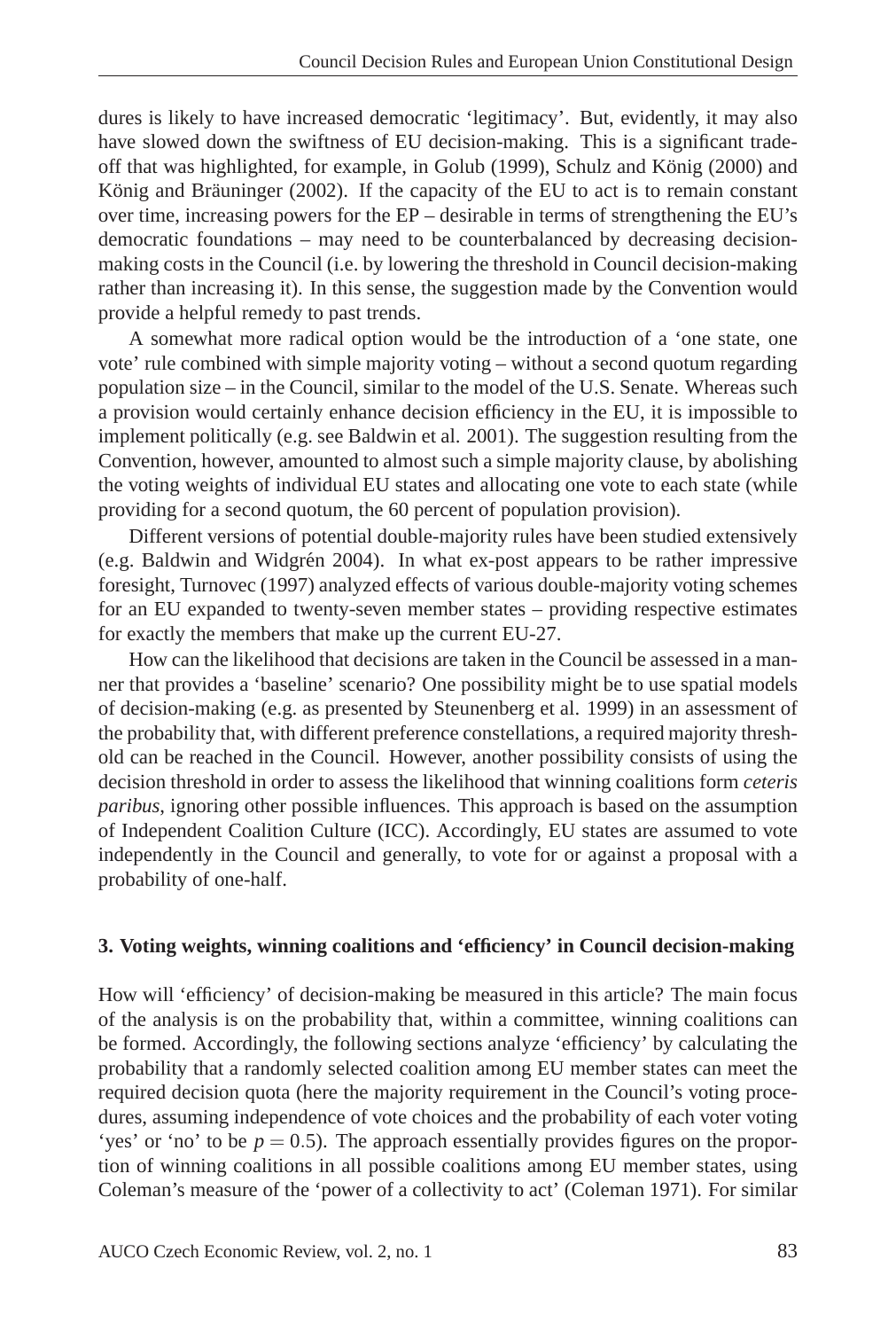approaches, see Buchanan and Tullock (1962), Kilgour and Levesque (1984), Peters (1996), König and Bräuninger (1998, 2002), Baldwin et al. (2000, 2001), Paterson and Silàrszky (2003), Felsenthal and Machover (2001, 2003), Hosli and van Deemen  $(2002)$  or Plechanovová  $(2004)$ . The measure provided in this article thus largely neglects political variables and the resulting estimates on the likelihood that specific coalitions form among members on the basis of particular preference configurations.<sup>11</sup> It aims to provide measures of 'decision-making efficiency', valid over longer time spans and for a broad variety of issue areas. With this, it provides somewhat 'pessimistic' assessments regarding the probability of reaching decisions in the Council, as in reality vote choices of governments in the Council of the EU may not be fully independent of each other. In practice, the figures presented here provide estimates on the length of time negotiations within the Council may take. Formal votes in the Council can be taken at the end of a lengthy bargaining process (both inter-institutional within the EU and among member states represented in the Council) and empirically, have a sharp bias towards 'yes' votes due to the fact that 'no' votes tend to rather be demonstrations of opposition against an EU decision for domestic audiences than an actual revelation of preferences.

The technique used here focuses on the concept of winning coalitions, assuming ICC; formally, the existence of a winning coalition can best be conceptualized in the framework of the theory of simple games (e.g. see van Deemen 1997). A simple game is an ordered pair of sets  $G = (N, W)$ , where N denotes the full player set and W is a set of coalitions (or subsets of *N*). An element of *W* is termed a winning coalition (correspondingly, the set of losing coalitions is generally denoted by *L*).<sup>12</sup>

A weighted threshold game is a simple game in which a voting weight is assigned to each player. In such a game, a coalition is winning when the sum of the voting weights of the coalition members is larger than, or equal to, the decision threshold (the 'quota' of the game). A weighted threshold game *G* is represented by  $G = [q; w_1, w_2, \ldots, w_n]$ , with *q* denoting the decision quota and *w<sup>i</sup>* player *i*'s voting weight. Formally, in a weighted threshold game, a winning coalition satisfies the condition

$$
S \in W \text{ iff } \sum_{i \in S} w_i \ge q. \tag{1}
$$

In words, coalition *S* is winning if and only if the sum of the weights of the players in the respective coalition equals or exceeds the decision threshold.

In a committee of size *n*, the total number of possible coalitions (combinations) among members, including the 'grand coalition' and the coalition containing the 'empty set', is 2*<sup>n</sup>* . Subsequently, the number of winning coalitions – for the EU Council in our case – will be denoted by  $|W|$ . When no restrictions on coalition-formation

<sup>&</sup>lt;sup>11</sup> In this sense, the calculations provide 'baseline' estimates - almost to be compared to a regression line in regression analysis; see Leech 2002.

 $12$  The following axioms apply with respect to winning coalitions: (1) any coalition which contains a winning sub-coalition is itself winning; formally, if  $S \in W$  and  $S \subseteq T$ , then  $T \in W$  (monotonicity requirement); (2) there are winning coalitions:  $W \neq 0$ ; (3) the empty coalition is not winning ( $0 \neq W$ ). Axioms (2) and (3) ensure that trivial games are excluded. (See van Deemen 1997). On legislatures and simple games also see Rapoport (1970: 207-21).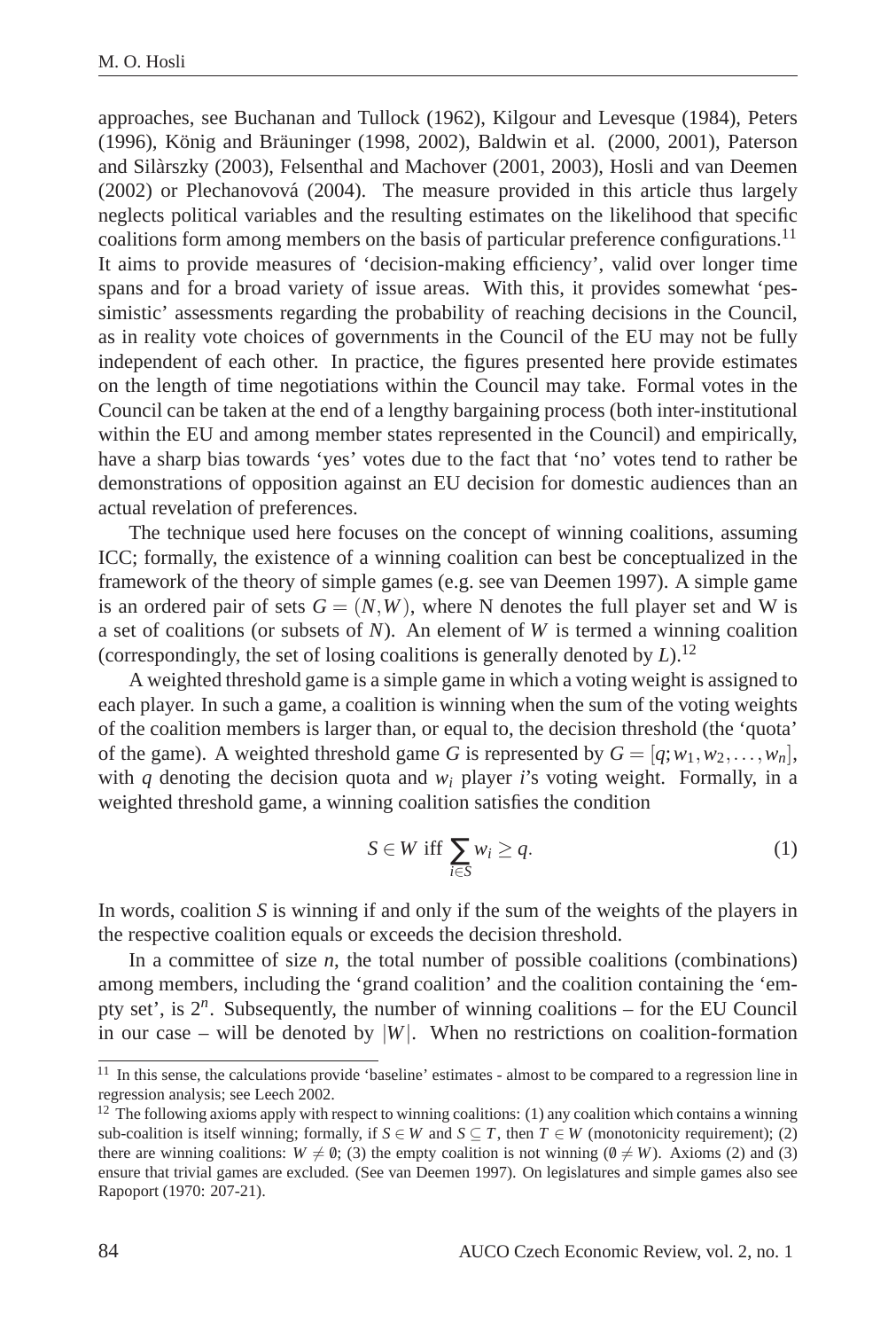are introduced, according to the ICC approach, the measure for relative efficiency,  $\lambda$ , can simply be expressed with Coleman's index of the power of a collectivity to act (Coleman  $1971$ ):<sup>13</sup>

$$
\lambda = \frac{|W|}{2^n} \tag{2}
$$

The analysis needs to be adapted, however, when a double-majority clause applies. Formally, as an extension of equation (1), the double-majority requirement is given by

$$
S \in W \text{ iff } \sum_{i \in S} w_i \ge q_1 \land \sum_{i \in S} p_i \ge q_2. \tag{3}
$$

Applied to the EU,  $q_1$  may denote the voting weight threshold,  $w_i$  the voting weight of Council member  $i^{14}$ ,  $p_i$  member i's share in the EU population total, and  $q_2$  the second decision quotum (the threshold in terms of the required share in total EU population). Winning coalitions in the Council under the double-majority clause, according to equation (3), require that both decision quotas be met simultaneously.

By comparison, the Treaty of Nice has introduced a 'triple majority clause' (see Felsenthal and Machover 2001): it requires a qualified majority of voting weights and, generally, a simple majority of the EU states for decisions to pass. In addition to this, verification could be requested that the votes represent at least 62 percent of the EU population total. Effects of this rule have been analyzed extensively in Felsenthal and Machover (2001), for example, who demonstrate, *inter alia,* that the requirement regarding a majority of member states was superfluous – at least before the 2004 enlargement – since there was no winning coalition in the EU-15 that satisfied the first two requirements while not being composed of a majority of member states.

#### **4. Former decision rules and the Nice, Convention and Lisbon provisions**

Evidently, QMV, as compared to the unanimity rule, tends to increase the Council's 'capacity to act' – a point often emphasized by practitioners (e.g. Moberg 2002). Using the method of assessment applied above, how 'efficient' is decision-making in the Council under the provisions of the Treaty of Nice as compared to those of the Convention and its later, modified, version?

In order to allow for a comparison over time, the distribution of votes among EU states and the QMV threshold is shown in Table 1 for the various stages in the EU's history (see Hosli 1993, Paterson 1997, Felsenthal and Machover 1998, 2001),  $15$  and includes the Nice, Convention and Lisbon provisions. As can be seen, the Nice reweighting of votes was the first instance of an increase in the voting weights of larger EU states since the re-weighting of votes that accompanied the 1973 enlargement.

 $\frac{13}{13}$  In the computer program provided by Bräuninger and König (2001), this index is aptly referred to as 'decision probability'.

<sup>&</sup>lt;sup>14</sup> Note, however, that according to the draft constitutional treaty as well as the Constitutional and the Lisbon treaties, votes of EU states would be non-weighted.

<sup>15</sup> Note, however, that the use of QMV was limited in practice because of the 'Luxembourg compromise'. This compromise was resorted to in the 1960s after the French 'policy of the empty chair' and led to the requirement of unanimity wheneveramemberstate's'crucial nationalinterests' wereconsideredto be at stake.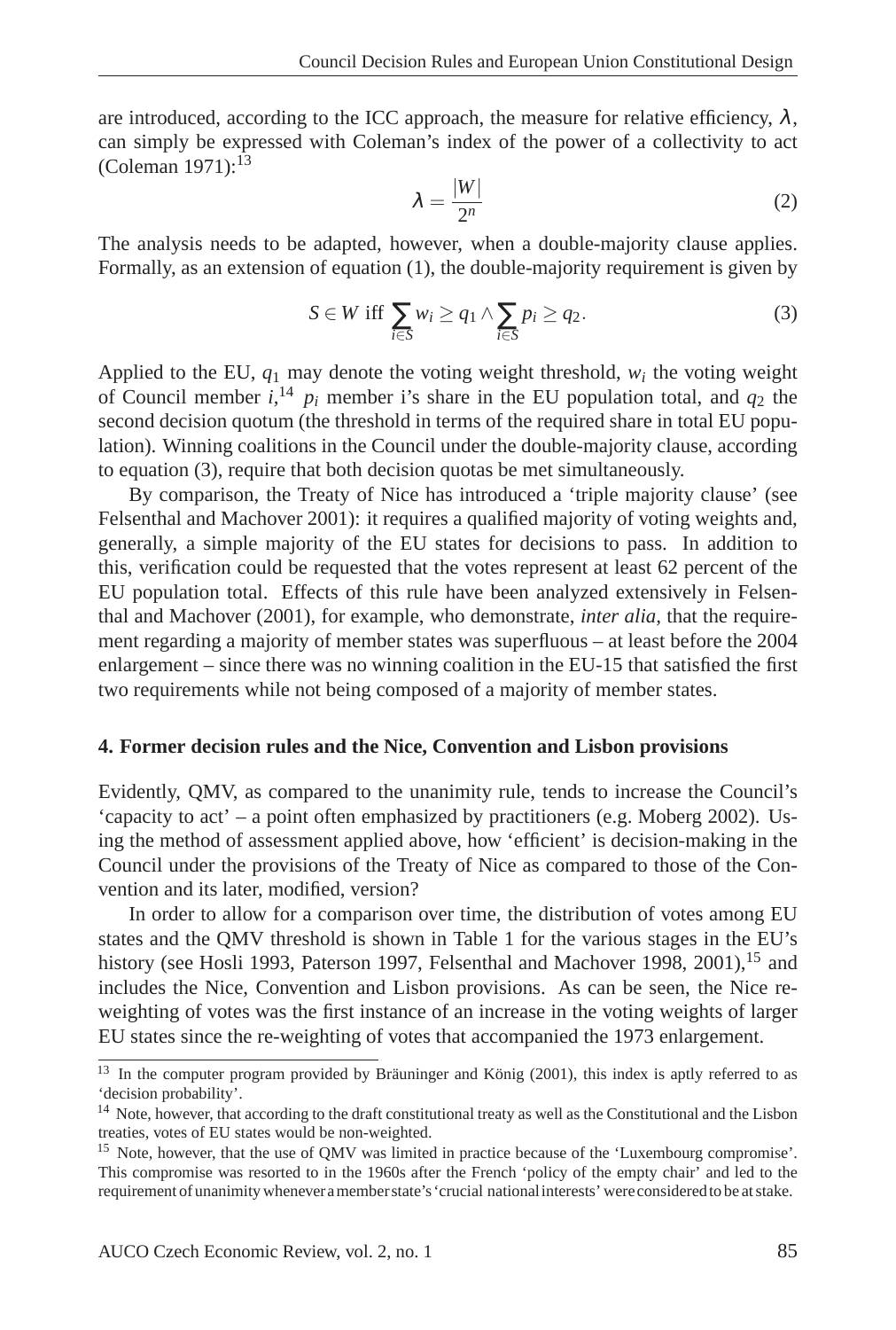|                                                    |                               |               |       |             |       |               |                     | Treaty of Nice |                                                                                                                                                                                                                                                                                                       | Convention |                                                                                                                                                                                                                                                                                                               | Lisbon Treaty |                   |
|----------------------------------------------------|-------------------------------|---------------|-------|-------------|-------|---------------|---------------------|----------------|-------------------------------------------------------------------------------------------------------------------------------------------------------------------------------------------------------------------------------------------------------------------------------------------------------|------------|---------------------------------------------------------------------------------------------------------------------------------------------------------------------------------------------------------------------------------------------------------------------------------------------------------------|---------------|-------------------|
|                                                    | $\mathsf{Pop}.^*$             |               | 1973- | 1981-       | 1986- |               |                     |                |                                                                                                                                                                                                                                                                                                       |            |                                                                                                                                                                                                                                                                                                               |               |                   |
|                                                    |                               | 1958-<br>1972 | 1980  | 1985        | 1994  | 1995-<br>2004 | Voting              | No. of         | Pop. <sup>*</sup>                                                                                                                                                                                                                                                                                     | No. of     | $\mathsf{Pop.}^*$                                                                                                                                                                                                                                                                                             | No. of        | $\mathsf{Pop.}^*$ |
|                                                    |                               |               |       |             |       |               | weights             | states         |                                                                                                                                                                                                                                                                                                       | states     |                                                                                                                                                                                                                                                                                                               | states        |                   |
| Austria                                            |                               |               |       |             |       |               | $\supseteq$         |                |                                                                                                                                                                                                                                                                                                       |            |                                                                                                                                                                                                                                                                                                               |               |                   |
|                                                    |                               |               |       |             |       |               | $\overline{\omega}$ |                |                                                                                                                                                                                                                                                                                                       |            |                                                                                                                                                                                                                                                                                                               |               |                   |
|                                                    | 8.30<br>10.58<br>7.68<br>0.78 |               |       |             |       |               |                     |                | $\frac{1.68}{2.15}$<br>1.55<br>1.55                                                                                                                                                                                                                                                                   |            | $1.58$<br>$2.15$<br>$1.56$<br>$0.16$                                                                                                                                                                                                                                                                          |               |                   |
|                                                    |                               |               |       |             |       |               |                     |                |                                                                                                                                                                                                                                                                                                       |            |                                                                                                                                                                                                                                                                                                               |               |                   |
| Belgium<br>Bulgaria<br>Cyprus<br>Czech<br>Republic | 10.29                         |               |       |             |       |               |                     |                | 2.08                                                                                                                                                                                                                                                                                                  |            | 2.08                                                                                                                                                                                                                                                                                                          |               |                   |
| <b>Denmark</b>                                     |                               |               |       |             |       |               |                     |                |                                                                                                                                                                                                                                                                                                       |            |                                                                                                                                                                                                                                                                                                               |               |                   |
| Estonia                                            |                               |               |       |             |       |               |                     |                |                                                                                                                                                                                                                                                                                                       |            |                                                                                                                                                                                                                                                                                                               |               |                   |
| Finland                                            |                               |               |       |             |       |               |                     |                |                                                                                                                                                                                                                                                                                                       |            |                                                                                                                                                                                                                                                                                                               |               |                   |
| France                                             |                               |               |       |             |       |               |                     |                |                                                                                                                                                                                                                                                                                                       |            |                                                                                                                                                                                                                                                                                                               |               |                   |
| Germany                                            |                               |               |       | $\subseteq$ |       |               |                     |                |                                                                                                                                                                                                                                                                                                       |            |                                                                                                                                                                                                                                                                                                               |               |                   |
| Greece                                             |                               |               |       |             |       |               | 222                 |                |                                                                                                                                                                                                                                                                                                       |            |                                                                                                                                                                                                                                                                                                               |               |                   |
|                                                    |                               |               |       |             |       |               |                     |                | $\begin{array}{l} 1.10 \\ 1.07 \\ 0.27 \\ 1.98 \\ 0.62 \\ 0.33 \\ 0.03 \\ 0.03 \\ 0.03 \\ 0.04 \\ 0.000 \\ 0.000 \\ 0.000 \\ 0.000 \\ 0.000 \\ 0.000 \\ 0.000 \\ 0.000 \\ 0.000 \\ 0.000 \\ 0.000 \\ 0.000 \\ 0.000 \\ 0.000 \\ 0.000 \\ 0.000 \\ 0.000 \\ 0.000 \\ 0.000 \\ 0.000 \\ 0.000 \\ 0.000$ |            | $\begin{array}{l} 1.10 \\ 1.07 \\ 1.07 \\ 1.108 \\ 1.68 \\ 1.62 \\ 1.07 \\ 1.08 \\ 1.03 \\ 1.03 \\ 1.03 \\ 1.03 \\ 1.03 \\ 1.03 \\ 1.03 \\ 1.03 \\ 1.03 \\ 1.03 \\ 1.03 \\ 1.03 \\ 1.03 \\ 1.03 \\ 1.03 \\ 1.03 \\ 1.03 \\ 1.03 \\ 1.03 \\ 1.03 \\ 1.03 \\ 1.03 \\ 1.03 \\ 1.03 \\ 1.03 \\ 1.03 \\ 1.03 \\ 1$ |               |                   |
| Hungary<br>Ireland                                 |                               |               |       |             |       |               |                     |                |                                                                                                                                                                                                                                                                                                       |            |                                                                                                                                                                                                                                                                                                               |               |                   |
| Italy                                              |                               |               |       | ₽           |       |               | 29                  |                |                                                                                                                                                                                                                                                                                                       |            |                                                                                                                                                                                                                                                                                                               |               |                   |
| Latvia                                             |                               |               |       |             |       |               |                     |                |                                                                                                                                                                                                                                                                                                       |            |                                                                                                                                                                                                                                                                                                               |               |                   |
| ithuania                                           |                               |               |       |             |       |               |                     |                |                                                                                                                                                                                                                                                                                                       |            |                                                                                                                                                                                                                                                                                                               |               |                   |
| uxembourg                                          |                               |               |       |             |       |               |                     |                |                                                                                                                                                                                                                                                                                                       |            |                                                                                                                                                                                                                                                                                                               |               |                   |
| Malta                                              |                               |               |       |             |       |               |                     |                |                                                                                                                                                                                                                                                                                                       |            |                                                                                                                                                                                                                                                                                                               |               |                   |

Table 1. The distribution of votes and the qualified majority threshold in the Council of the EU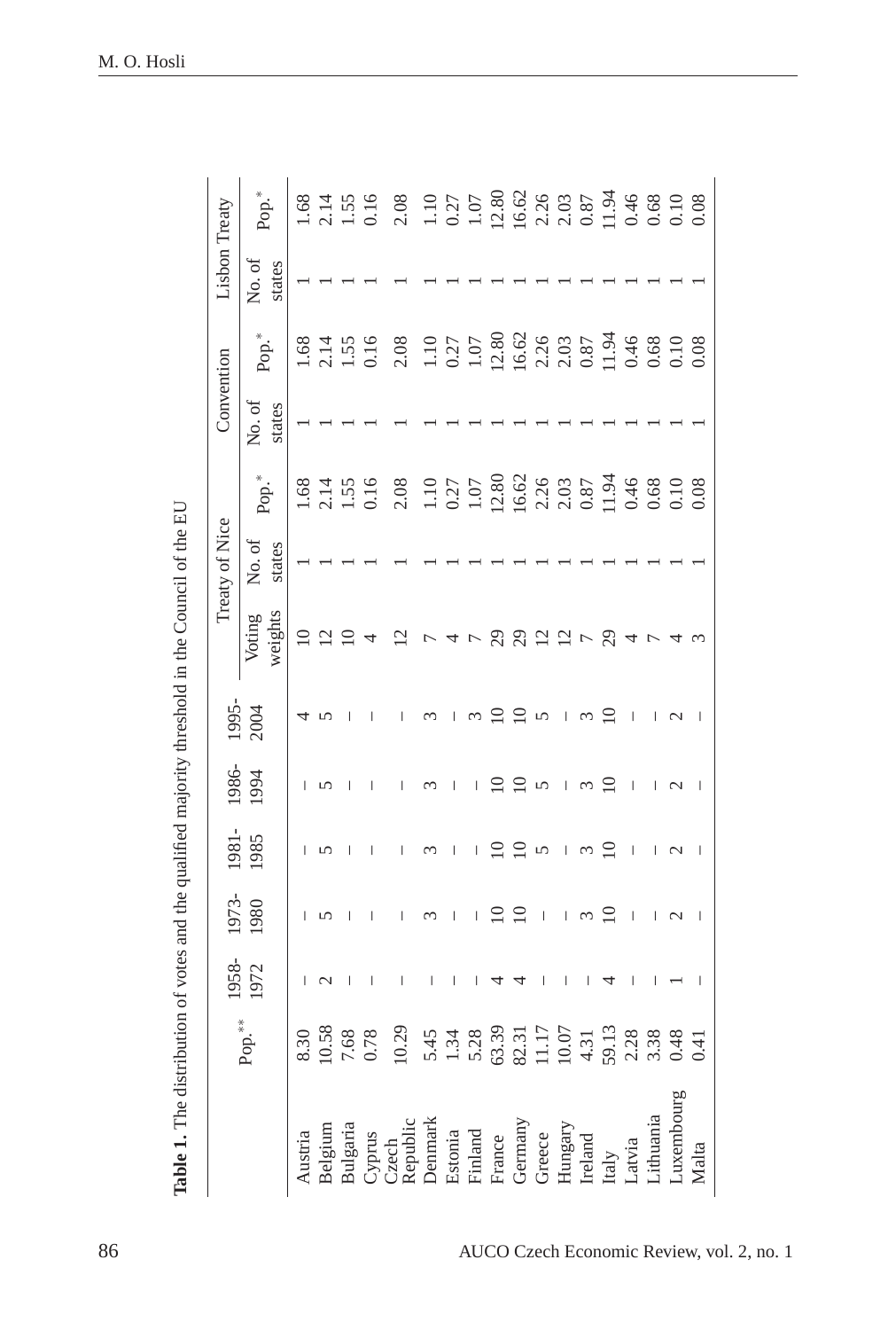|                                                                                                                                                           |                                                 | 1958-               | 1973-                          | 1981-                          | 1986-       | 1995-       |                   | Treaty of Nice  |                   | Convention       |                   | Lisbon Treaty    |                                                       |
|-----------------------------------------------------------------------------------------------------------------------------------------------------------|-------------------------------------------------|---------------------|--------------------------------|--------------------------------|-------------|-------------|-------------------|-----------------|-------------------|------------------|-------------------|------------------|-------------------------------------------------------|
|                                                                                                                                                           | $\mathsf{Pop.}^{**}$                            | 1972                | 1980                           | 1985                           | 1994        | 2004        | weights<br>Voting | No.of<br>states | $\mathsf{Pop.}^*$ | No. of<br>states | $\mathsf{Pop.}^*$ | No. of<br>states | $Pop.*$                                               |
| Netherlands                                                                                                                                               | 16.36                                           |                     |                                |                                |             |             |                   |                 |                   |                  |                   |                  | 3.30                                                  |
| Poland                                                                                                                                                    |                                                 |                     |                                |                                |             |             |                   |                 |                   |                  | 300018001884      |                  |                                                       |
| Portugal                                                                                                                                                  | 38.13<br>10.60<br>10.57<br>5.39<br>5.11<br>9.11 |                     |                                | I                              |             |             |                   |                 |                   |                  |                   |                  | $7.14$<br>$7.14$<br>$1.36$<br>$1.4$<br>$1.0$<br>$1.0$ |
| Romania                                                                                                                                                   |                                                 |                     |                                | I                              |             |             |                   |                 |                   |                  |                   |                  |                                                       |
| Slovakia                                                                                                                                                  |                                                 |                     |                                |                                |             |             |                   |                 |                   |                  |                   |                  |                                                       |
| Slovenia                                                                                                                                                  |                                                 | Ī                   |                                | Ī                              |             |             |                   |                 |                   |                  |                   |                  |                                                       |
| Spain                                                                                                                                                     |                                                 | Ī                   |                                | $\begin{array}{c} \end{array}$ |             |             |                   |                 |                   |                  |                   |                  | 8.98<br>1.84                                          |
| Sweden<br>United                                                                                                                                          |                                                 | I                   | $\begin{array}{c} \end{array}$ | $\overline{\phantom{a}}$       |             |             | $\overline{10}$   |                 | 1.84              |                  |                   |                  |                                                       |
| Kingdom                                                                                                                                                   | 60.85                                           | I                   |                                | $\supseteq$                    | ≘           |             | 29                |                 | 12.29             |                  | 12.29             |                  | 12.29                                                 |
| Total                                                                                                                                                     | 495.12                                          | $\Box$              | 58                             | 63                             | 76          | 87          | 345               | 27              | 100               | 27               | 100               | 27               | 100                                                   |
| Threshold<br>Majority<br><b>Oualified</b>                                                                                                                 | $\begin{array}{c} \end{array}$                  | $\frac{12}{70.6\%}$ | 70.7%<br>$\frac{1}{4}$         | $45$<br>71.4%                  | 71.1%<br>54 | 71.3%<br>62 | 255<br>73.9%      |                 | 306.98<br>62%     | ₫                | 297.08<br>60%     | 55%<br>15        | 321.83<br>65%                                         |
| *** Population figures 2007 (from Eurostat), in millions.<br>* Population figures 2007 (from Eurostat), in percent.<br>Source: Updated from Hosli (1993). |                                                 |                     |                                |                                |             |             |                   |                 |                   |                  |                   |                  |                                                       |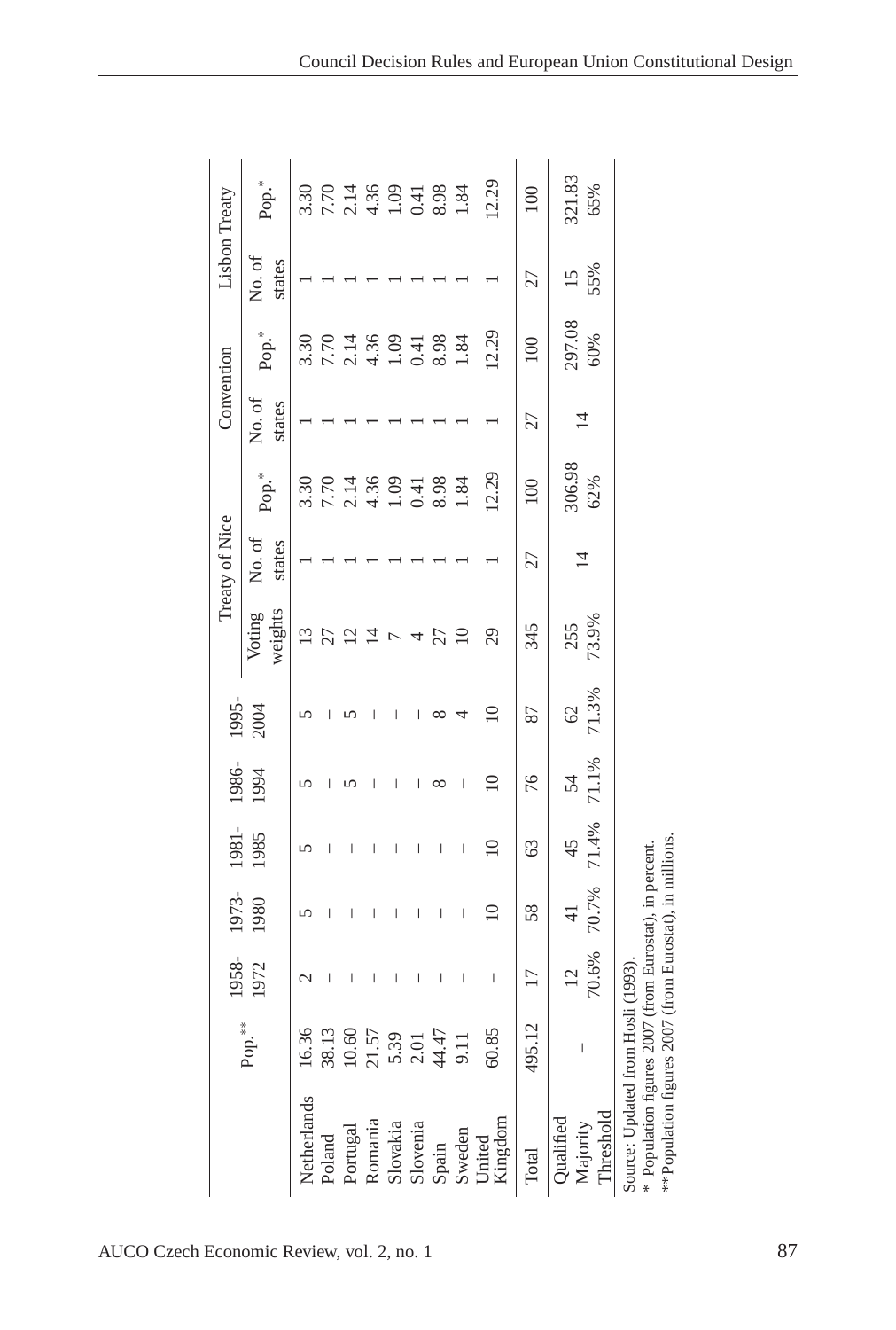In a surprisingly regular pattern, moreover, the voting threshold for QMV, since the end of the 1950's, stayed constant at about 71 percent of the weighted vote total (Hosli 1993). By comparison, the Convention proposal constituted a radical departure from the traditional pattern by allocating one vote to each EU member state. An additional population criterion (62 percent) was first introduced by the Treaty of Nice and modified (to 60 percent) by the Convention proposal. The IGC that followed the Convention raised this threshold to 65 percent (in addition to a 55 percent clause as regards the required share of member states to support a proposal).

Applying the methodology described above, Table 2 gives an overview of the proportion of winning coalitions in the Council that can form when coalition-formation is considered to be non-restricted (ICC assumption), for each stage in the EU's history. In addition, it shows the consequences of the provisions contained in the Nice Treaty and the Convention and Lisbon Treaty clauses, respectively. To allow for comparison, Table 2 also provides the respective number of possible winning coalitions under the unanimity requirement.

Increased membership, as Table 2 illustrates, appears to have considerably reduced the Council's capacity to act under the unanimity requirement – as it applied regarding decisions taken either on the basis of the 'Luxembourg compromise' or decisions formally requiring unanimity (such as taxation). Under the unanimity rule, assuming ICC, one in 64 coalitions (1.56 percent) is winning in the framework of a six-member committee, whereas this proportion decreases to one in 32 768 (or 0.0031 percent) in an institution encompassing fifteen members, implying a significant change in the 'betting odds against passing',<sup>16</sup> again assuming ICC. With twenty-seven members, decision probability has decreased to one in  $2^{27}$ , implying that evidently, reaching unanimity has become much harder in the enlarged EU in practice.

These figures appear to be rather abstract and to underestimate the actual probabilities of legislative acts to be adopted. Preference constellations in which EU states do not decide to either agree or disagree with a general probability of one-half may certainly render predictions as regards decision probability more 'optimistic'. In this respect, the figures provide a 'worst case reference scenario'. However, intuitively, it is certainly plausible that it is easier to reach agreement among three players than among ten, for example, although situations can of course be imagined in which the reverse holds true (depending on the specific distribution of players' preferences). In this sense, the figures provided in Table 2 give simple 'averages', indicating the *a priori* chances of forming various winning coalitions when all member choose to either support or decline a proposal independently, based on the decision weights and thresholds, and ignoring any other information (such as specific preference constellations). In this sense, the figures indicate simple trend lines regarding the extent to which decisionmaking may become more tedious with enlargement.

How has decision probability changed in the framework of QMV over time? Since the QMV threshold, historically, remained at about 71 percent with each enlargement, one would expect that 'decision probability' – measured as the share of winning coalitions in all possible coalitions among members – would have remained largely constant

<sup>16</sup> This term is adopted from Hosli and Machover (2004).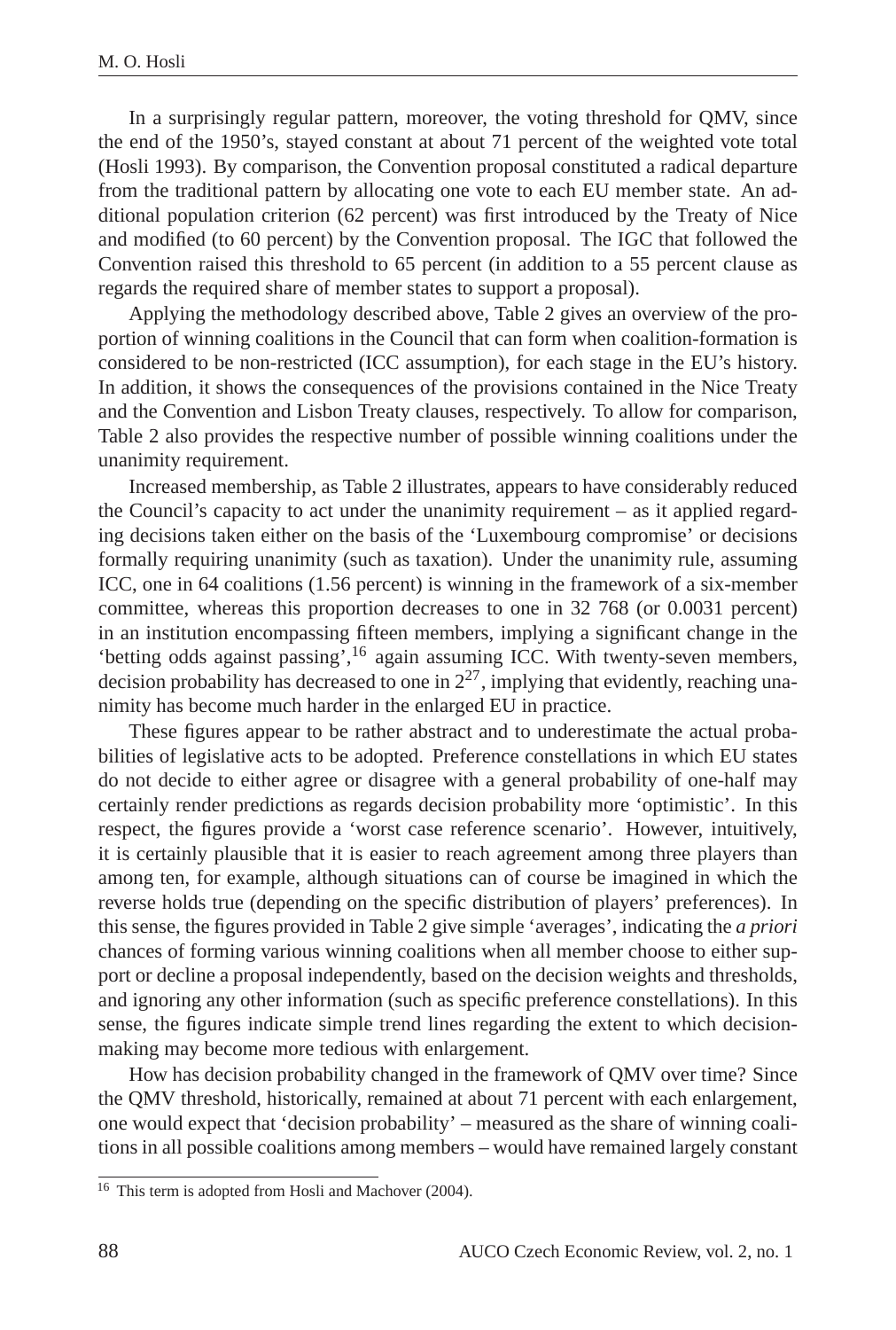| Table 2. The capacity of the Council to act under QMV and unanimity (Coleman's measure of the power of a collectivity to act) |                            |                                                       |             |                               |                         |                               |                                  |
|-------------------------------------------------------------------------------------------------------------------------------|----------------------------|-------------------------------------------------------|-------------|-------------------------------|-------------------------|-------------------------------|----------------------------------|
|                                                                                                                               |                            | 1958-1973-1981-1986-Since<br>1972 1980 1985 1994 1995 |             |                               | Triple Majority<br>Nice | Double Majority<br>Convention | Double Majority<br>Lisbon Treaty |
| No. of possible coalitions<br>No. of member states                                                                            |                            | $2^{10}$                                              | $2^{12}$    | $2^{15}$                      | $2^{27}$                | $2^{27}$<br>27                | $2^{27}$<br>27                   |
| No. of winning coalitions<br>Decision probability*<br><b>ONIV</b>                                                             | 21.88 14.65 13.67<br>14 75 | 140                                                   | 402<br>9.81 | 2549<br>7.78                  | 2718740<br>2.23         | 29 381 273<br>21.89           | 17233337<br>12.84                |
| No. of winning coalitions<br>Decision probability*<br>Unanimity                                                               |                            | $1 \t 1 \t 1 \t 1$                                    |             | 1.563 0.195 0.098 0.024 0.003 | 0.00000000745           | 0.00000000745                 | 0.00000000745                    |
| * Decision probability is defined as the share of winning coalitions in all possible coalitions (in percent).                 |                            |                                                       |             |                               |                         |                               |                                  |

| JΩ                                                                                         |  |
|--------------------------------------------------------------------------------------------|--|
|                                                                                            |  |
|                                                                                            |  |
|                                                                                            |  |
|                                                                                            |  |
|                                                                                            |  |
|                                                                                            |  |
|                                                                                            |  |
|                                                                                            |  |
|                                                                                            |  |
|                                                                                            |  |
|                                                                                            |  |
|                                                                                            |  |
|                                                                                            |  |
|                                                                                            |  |
|                                                                                            |  |
|                                                                                            |  |
|                                                                                            |  |
|                                                                                            |  |
|                                                                                            |  |
|                                                                                            |  |
|                                                                                            |  |
|                                                                                            |  |
|                                                                                            |  |
|                                                                                            |  |
| l                                                                                          |  |
|                                                                                            |  |
|                                                                                            |  |
|                                                                                            |  |
|                                                                                            |  |
|                                                                                            |  |
|                                                                                            |  |
|                                                                                            |  |
|                                                                                            |  |
|                                                                                            |  |
|                                                                                            |  |
| į                                                                                          |  |
|                                                                                            |  |
|                                                                                            |  |
|                                                                                            |  |
|                                                                                            |  |
|                                                                                            |  |
|                                                                                            |  |
|                                                                                            |  |
|                                                                                            |  |
|                                                                                            |  |
|                                                                                            |  |
| l                                                                                          |  |
|                                                                                            |  |
|                                                                                            |  |
|                                                                                            |  |
|                                                                                            |  |
|                                                                                            |  |
|                                                                                            |  |
|                                                                                            |  |
|                                                                                            |  |
|                                                                                            |  |
|                                                                                            |  |
|                                                                                            |  |
|                                                                                            |  |
|                                                                                            |  |
|                                                                                            |  |
|                                                                                            |  |
|                                                                                            |  |
|                                                                                            |  |
|                                                                                            |  |
|                                                                                            |  |
|                                                                                            |  |
|                                                                                            |  |
|                                                                                            |  |
|                                                                                            |  |
|                                                                                            |  |
|                                                                                            |  |
| $\ddot{\phantom{0}}$                                                                       |  |
| ・・・・                                                                                       |  |
|                                                                                            |  |
|                                                                                            |  |
|                                                                                            |  |
|                                                                                            |  |
|                                                                                            |  |
|                                                                                            |  |
|                                                                                            |  |
|                                                                                            |  |
| į                                                                                          |  |
|                                                                                            |  |
|                                                                                            |  |
| ۱,                                                                                         |  |
|                                                                                            |  |
|                                                                                            |  |
|                                                                                            |  |
| Í                                                                                          |  |
|                                                                                            |  |
|                                                                                            |  |
|                                                                                            |  |
|                                                                                            |  |
|                                                                                            |  |
|                                                                                            |  |
|                                                                                            |  |
|                                                                                            |  |
|                                                                                            |  |
|                                                                                            |  |
|                                                                                            |  |
|                                                                                            |  |
|                                                                                            |  |
|                                                                                            |  |
|                                                                                            |  |
| ۱<br>پ                                                                                     |  |
|                                                                                            |  |
|                                                                                            |  |
| $\frac{1}{2}$                                                                              |  |
|                                                                                            |  |
| $\frac{1}{2}$<br>;<br>;<br>;                                                               |  |
|                                                                                            |  |
|                                                                                            |  |
| ֧֧֧֧֧֧֧֧֧֧֧֧֧֧֧֧֧֧֧֚֚֚֚֚֚֚֚֚֚֚֚֚֚֚֚֚֝֝֝֝֝֝֝֓֝֝֝֝֝֓֝֬֝֝֬֝֓֝֬֝֓֝֬֝֬֝֬֝֬֝֬֝֬֝֬֝֬֝֬֝֬֝֬֝֬<br>Ē |  |
|                                                                                            |  |
|                                                                                            |  |
| ę                                                                                          |  |
|                                                                                            |  |
|                                                                                            |  |
|                                                                                            |  |
|                                                                                            |  |
| Table                                                                                      |  |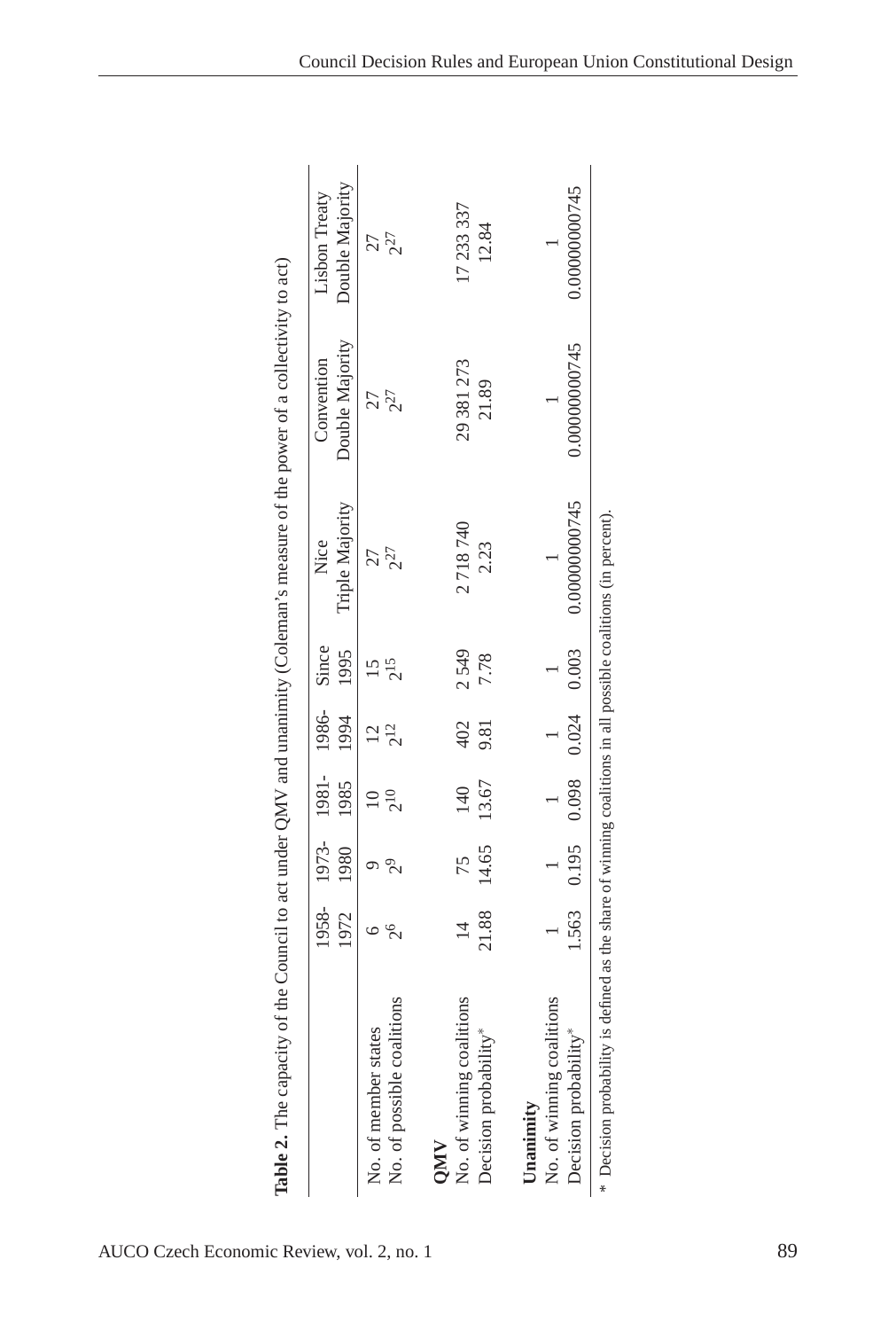over time. However, this intuition is misleading, as Table 2 clearly illustrates. The overview shows that a decrease in the Council's capacity to act under QMV should be expected to have occurred between 1958 and the present, as the share of winning coalitions in the total that could be formed among member states was more than one in five (21.9 percent) in the first phase of the Community's existence, 14.7 percent after the 1973 enlargement and lower ever since: between 1981 and 1985, the share was 13.7 percent, with a subsequent drop to 9.8 percent (1986–1994). In the 1995 to 2004 constellation of EU membership, the ratio of winning coalitions to all coalitions that could be formed under QMV among the 15 member states, assuming ICC, was 7.8 percent.<sup>17</sup> The change, as compared to unanimity, is much less dramatic, but significant nonetheless. The provisions according to Lisbon Treaty lead to a capacity of the Council to act – here based on calculations for the twenty-seven EU states – comparable to the 1981 to 1985 situation within the European Community. Clearly, reaching unanimous agreement within the enlarged EU has become significantly more difficult, providing further incentives to apply QMV instead of unanimity provisions in EU decision-making.

Of course, decision-making can still be swift if enlargement is paralleled by a convergence of preferences, thus maintaining the same ability of the Council to act. This claim would be in agreement with Golub's empirical analyses (Golub 1999, 2002, 2007). Accordingly, when members' preferences are relatively close to each other, it may be possible that it is rather easier to agree, even when the group size expands.

Under the provisions of the Nice Treaty and with twenty-seven EU member states, the Council's decision probability under QMV decreased to just 2.2 percent. By comparison, under the provisions foreseen by the Convention (again assessed for 27 EU states), it would have remained remarkably flexible with 21.9 percent, reaching a decision probability almost equal to that attained in the 1958–1973 phase. Under the provisions of the Lisbon Treaty, with an EU consisting of twenty-seven member states, decision probability is again somewhat lower than in the 1981–1985 phase.

Effects on decision probability, however, are not the only consequences of the recent suggestions for voting weight adaptations. Clearly, in addition to this, distributional effects materialize. Recent political discussions have focused on the effects the provisions of the Nice Treaty and of the Lisbon Treaty would generate regarding the balance of influence among EU states in the Council of the EU. Since these respective calculations use similar tools to those applied above, Table 3 applies a prominent power index – the normalized Banzhaf index – in order to indicate the current distribution of *a priori* influence among EU states in the Council<sup>18</sup> and the effects generated by the Nice, Convention and Lisbon Treaty proposals on this distribution.<sup>19</sup>

<sup>&</sup>lt;sup>17</sup> On these figures e.g. see Hosli (1998).

<sup>&</sup>lt;sup>18</sup> The provisions of the Lisbon Treaty are likely to only become effective as of 2017. The calculations provided here do not account for additional blocking possibilities by a limited number of EU states (e.g. the four-member blocking minimum requirement incorporated into the provisions of the Constitutional Treaty), as their effects are very small in practice. Neither does it account for the possibility that the earlier Ioannina compromise, demanding prolonged negotiations when a given number of EU states oppose a proposal, might become effective again in the future.

<sup>&</sup>lt;sup>19</sup> For helpful information on the characteristics of various power indices, e.g. see Pajala et al. (2002). For the introduction of a new measure of voting power, see Turnovec (2007).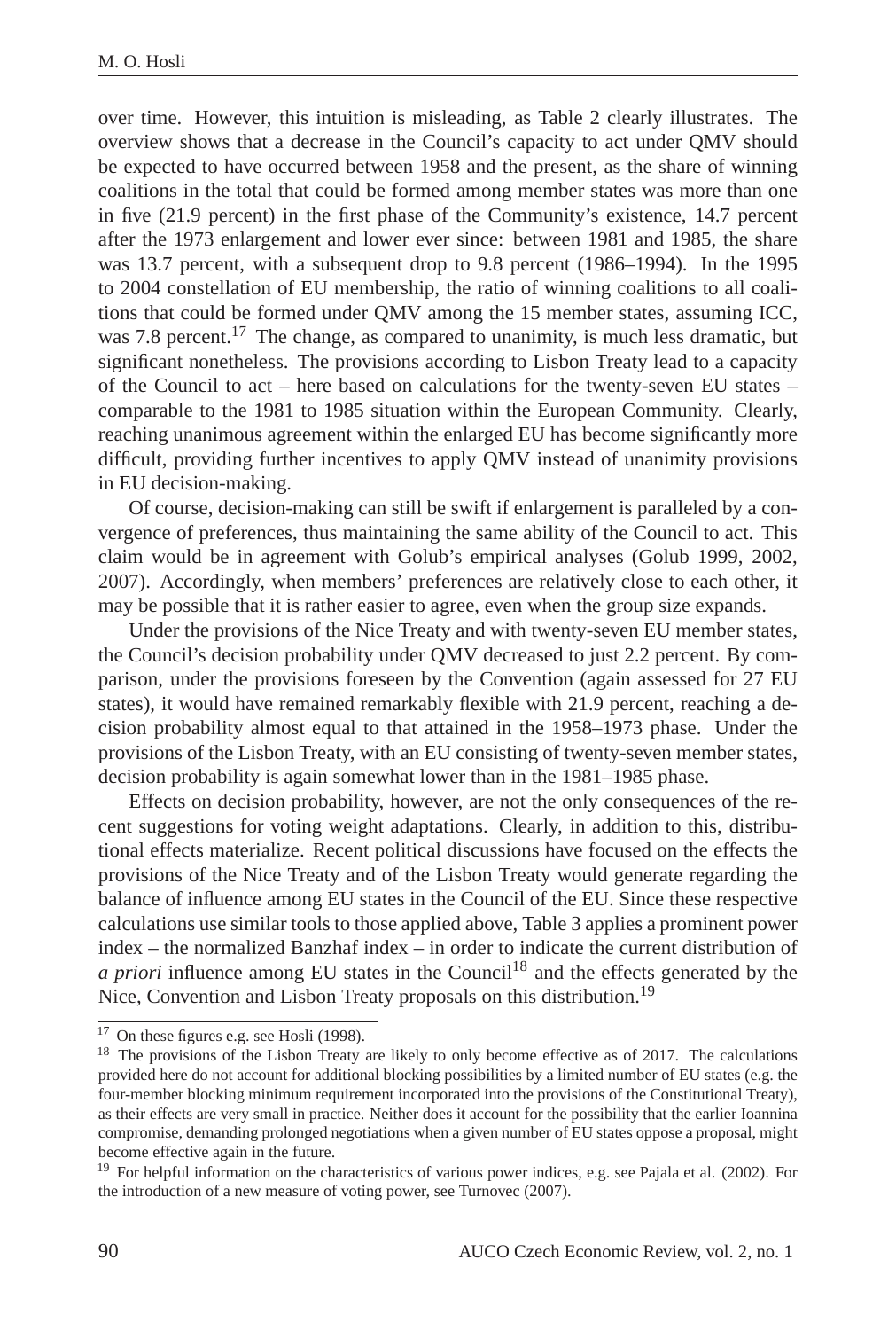|                | $EU-15$<br>$(1995 - 2004)^*$ | <b>Nice</b><br>Treaty** | Convention** | Lisbon<br>Treaty** |
|----------------|------------------------------|-------------------------|--------------|--------------------|
| Germany        | 11.16                        | 7.78                    | 11.59        | 12.39              |
| Italy          | 11.16                        | 7.78                    | 8.51         | 8.85               |
| Spain          | 9.24                         | 7.42                    | 6.61         | 6.85               |
| Poland         |                              | 7.42                    | 5.66         | 6.29               |
| Romania        |                              | 4.26                    | 4.14         | 4.00               |
| Netherlands    | 5.87                         | 3.97                    | 3.50         | 3.38               |
| Greece         | 5.87                         | 3.68                    | 2.87         | 2.76               |
| Belgium        | 5.87                         | 3.68                    | 2.81         | 2.69               |
| Czech Republic |                              | 3.68                    | 2.80         | 2.68               |
| Portugal       | 5.87                         | 3.68                    | 2.77         | 2.65               |
| Hungary        | $\overline{\phantom{0}}$     | 3.68                    | 2.74         | 2.62               |
| Sweden         | 4.79                         | 3.09                    | 2.63         | 2.50               |
| Austria        | 4.79                         | 3.09                    | 2.53         | 2.41               |
| Bulgaria       | —                            | 3.09                    | 2.46         | 2.33               |
| Slovakia       |                              | 2.18                    | 2.19         | 2.06               |
| Denmark        | 3.59                         | 2.18                    | 2.18         | 2.05               |
| Finland        | 3.59                         | 2.18                    | 2.17         | 2.04               |
| Ireland        | 3.59                         | 2.18                    | 2.05         | 1.92               |
| Lithuania      |                              | 2.18                    | 1.94         | 1.81               |
| Latvia         |                              | 1.25                    | 1.81         | 1.67               |
| Slovenia       |                              | 1.25                    | 1.78         | 1.64               |
| Estonia        |                              | 1.25                    | 1.69         | 1.56               |
| Cyprus         |                              | 1.25                    | 1.63         | 1.49               |
| Luxembourg     | 2.26                         | 1.25                    | 1.59         | 1.45               |
| Malta          |                              | 0.94                    | 1.58         | 1.44               |
| Total          | 100                          | 100                     | 100          | 100                |

**Table 3.** Relative power of EU states in the Council: EU-15 and EU-27 (normalized Banzhaf index)

\* Calculations based on population size in 2003.

\*\* Calculations based on population size in 2007.

Clearly, compared to the rules of the Nice Treaty, the Convention proposal would have increased the power of larger states in EU decision-making.<sup>20</sup> Similarly, compared to Nice, the Lisbon Treaty provisions change the balance of *a priori* voting power in the Council by increasing the influence of the largest states, to the detriment of the middle-sized EU members. Even though the Convention proposal would have considerably increased collective decision probability within the Council, this 'balancing' of influence among EU states may have been a major rationale for why the EU summit in December 2003 on this proposal failed: the relative influence of states in the Council –

<sup>&</sup>lt;sup>20</sup> In interpreting the results of Table 3, it has to be kept in mind that each enlargement usually generates a relative decrease in the power of states that are already EU members'. In this sense, an increase in the relative power of Germany, for example (from 11.16 percent to 11.59 percent according to the Banzhaf index), is fairly extensive.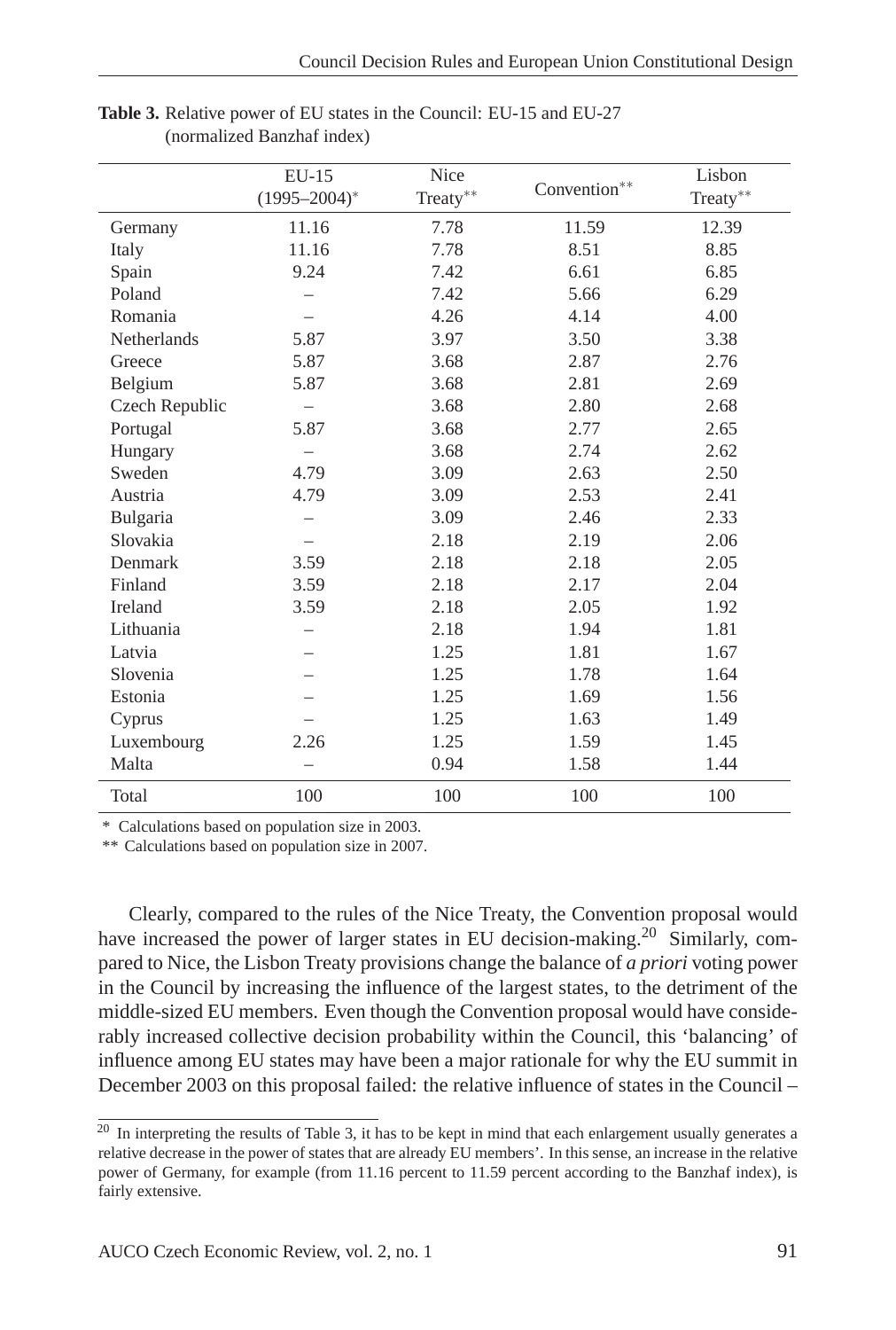including the 'almost largest' ones – on the basis of the distribution of voting weights, is indeed core to governments' EU institutional interests.

Hence, the Convention succeeded in formulating provisions to enhance the capacity of the Council to act but with this, it lowered the ability of individual governments to block collective EU decisions, and offered a re-balancing of influence within the Council notably in favor of the larger EU states. By comparison, the provisions of the adapted Constitutional Treaty – incorporated into the more recent Lisbon Treaty – amplify this latter effect. Overall, compared to the current voting system in the Council (based on the Nice Treaty scheme), larger states tend to win with both the Convention proposal and the provisions as incorporated into the Lisbon Treaty. By comparison, collective decision-making capacity has been reduced with the Lisbon Treaty as compared to the Convention, but is still considerably above the level of the (present) Nice Treaty rules.

#### **5. Conclusions**

This paper shows that the choice of a decision rule for the Council of the EU constitutes a trade-off in terms of decreased sovereignty for individual governments versus an increased 'capacity to act'. This trade-off is well known from the various debates about moving from the unanimity rule to QMV in some important policy fields, including foreign and security policy, and taxation.

The relevant decision rules will not only matter regarding 'day-to-day' decisions in the EU Council, however. Supporting general intuition, this paper provides background calculations which indicate that, with a significantly expanded membership, the EU indeed risks being unable to reach intergovernmental agreement. Accordingly, a challenging issue for the EU is to move towards provisions allowing for its own constitution, if ever adopted, to be amended: again, the trade-off between state sovereignty and the EU's capacity to act is at the core of this dilemma.

In view of recent and likely future enlargement, the EU, without adaptations of its decision rules – within the Council as well as in view of possible future 'constitutional change'– risks paralysis of its own system. The European Convention has come up with an ingenious design that would, as this paper demonstrates, indeed have considerably enhanced the capacity of the EU Council to act. Given increased involvement of the EP in EU-decision making over time, this might have been a helpful instrument to avoid excessive *status quo* bias in EU decision-making. However, this change would also have strongly increased the relative influence of larger states in EU decision-making – an effect that will, however, also materialize under the provisions of the Lisbon Treaty. Accordingly, the Convention and Lisbon provisions protect the interests of the largest, and in fact also the smallest members in the EU, but lower the protection of the interests of medium-sized EU states. By contrast, the provisions according to the Treaty of Nice, which implemented a triple-majority rule in Council decision-making, led to a more moderate 're-balancing', but clearly lowered the Council's overall capacity to act. The Lisbon Treaty provisions, compared to the Convention proposal, generate a more moderate increase in the Council's capacity to act.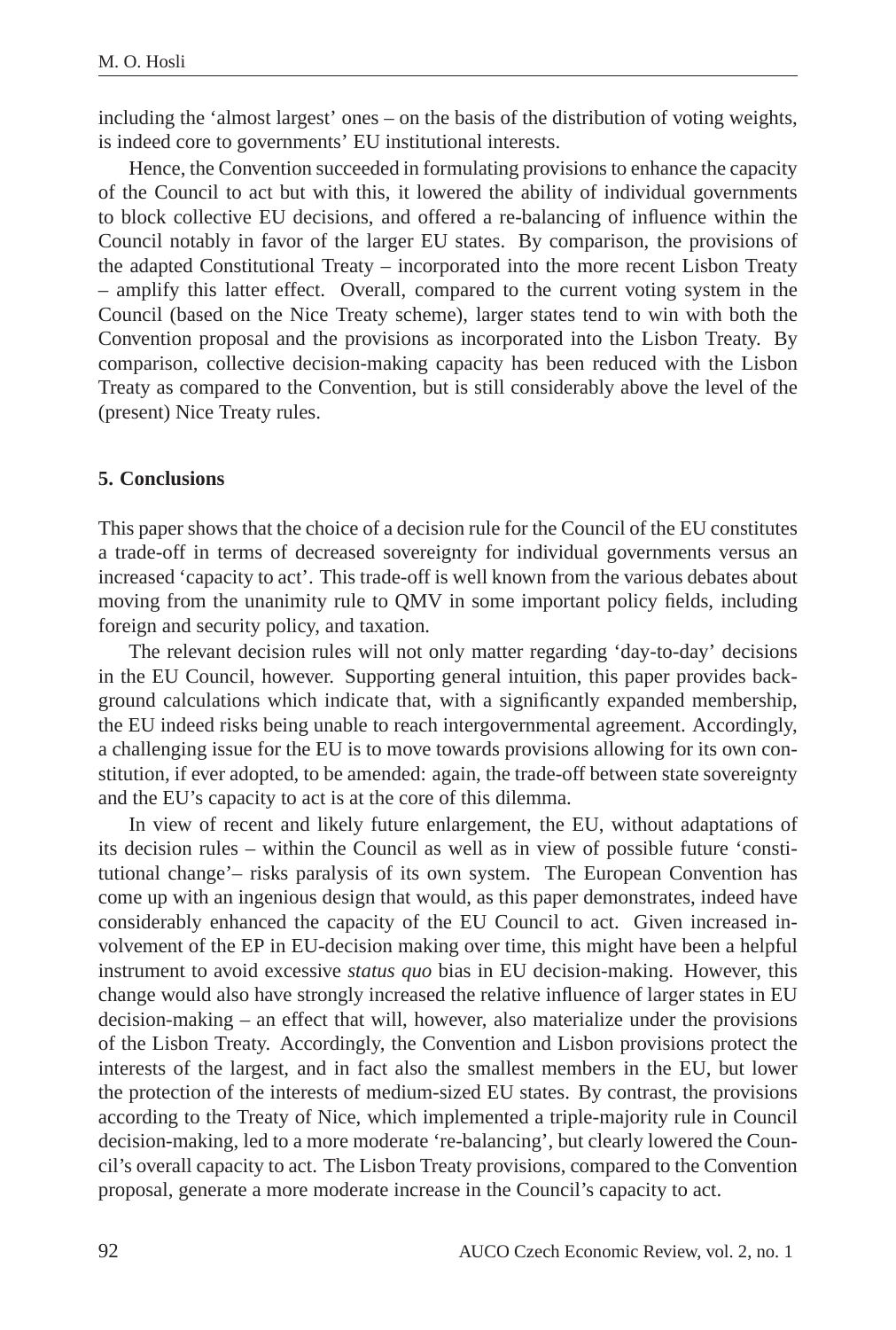Findings presented in this paper are not uniformly plausible intuitively. Background calculations are needed in order to discern the effects not only of different vote allocation schemes, but also of various other elements needed to form winning coalitions in the Council (such as, regarding the 'institutional skeleton', the number of EU states, the required population threshold and qualified majority of voting weights). The findings of this paper have profited from the fact that programs readily available on the internet, especially 'Indices of Power' (König and Bräuninger 2001) and 'Powerslave' (Pajala et. al. 2002), make calculations, even for twenty-seven or more EU member states, relatively simple exercises to undertake. The results presented in this paper partially corroborate findings presented elsewhere (e.g. Hosli 1998, Felsenthal and Machover 1998, Federer et al. 2003, Felsenthal and Machover 2003). In spite of a number of critiques that have been leveraged against techniques that analyze voting power and decision probability (e.g. Albert 2003), such tools may indeed still be useful (e.g. Baldwin et al. 2001, Felsenthal et al. 2003) in assessing some basic institutional challenges facing the EU in view of considerable enlargement.

Reflecting on the results presented in this paper, the EU has managed to adapt its day-to-day decision-making rules in view of the challenge of considerable enlargement. But with the latest Treaty revisions, it has empowered its largest members. It has also managed to enhance the decision capacity of the Council of the EU, at least under the respective QMV decision rules. But with these changes, it now gives less 'voice' to medium-sized EU states, in the EU-27 and beyond.

**Acknowledgment** Earlier versions of this paper have been presented at various academic conferences and a preliminary version was published in the form of a working paper by the Institute for Advanced Studies, Austria (Reihe Politikwissenschaft 97). For helpful comments, I would notably like to thank Pieter Bakker, Martin Gregor, Iain Paterson, Běla Plechanovová and an anonymous reviewer.

### **References**

Albert, M. (2003). The Voting Power Approach: Measurement Without Theory. *European Union Politics*, 4(3), 351–366.

Axelrod, R. (1970). *Conflict of Interest*. Chicago, Markham.

Baldwin, R., Berglöf, E., Giavazzi, F. and Widgrén, M. (2000). EU Reforms for Tomorrow's Europe. London, Centre for Economic Policy Research. (Discussion Paper No. 2623)

Baldwin, R., Berglöf, E., Giavazzi, F. and Widgrén, M. (2001). Nice Try: Should the *Treaty of Nice be Ratified? Monitoring European Integration 11*. London, Centre for Economic Policy Research.

Baldwin, R. and Widgrén, M. (2004). Winners and Losers Under Various Dual Majority Rules for the EU Council of Ministers. London, Centre for Economic Policy Research. (Discussion Paper No. 4450)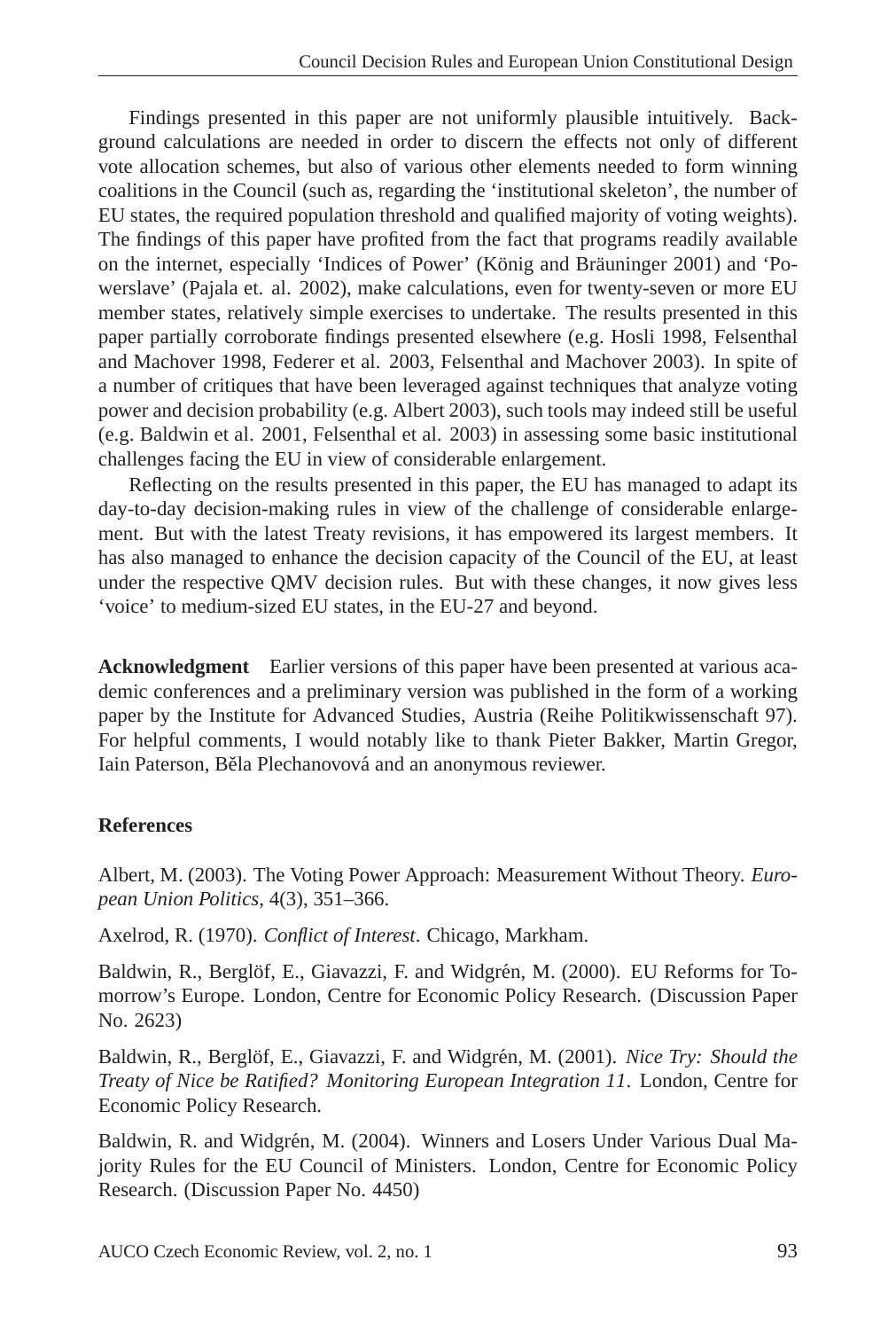Best, E. (2000). The Debate over the Weighting of Votes: The Mis-Presentation of Representation? In Best, E., Gray, M. and Stubb, A. (eds.), *Rethinking the European Union: IGC 2000 and Beyond*. Maastricht, European Institute of Public Administration, 105–130.

Bräuninger, T. and König, T. (2001). *Indices of Power (IOP)*. Konstanz, University of Konstanz. Available at http://www.uni-konstanz.de/FuF/Verwiss/koenig/IOP.html.

Buchanan, J. and Tullock, G. (1962). *The Calculus of Consent*. Ann Arbor, University of Michigan Press.

Coleman, J. S. (1971). Control of Collectivities and the Power of a Collectivity to Act. In Lieberman, B. (ed.), *Social Choice*. New York, Gordon and Breach, 269–300.

Dahl, R. A. (1956). *A Preface to Democratic Theory*. Chicago, The University of Chicago Press.

Dinan, D. (2003). Governance and Institutions: Anticipating the Impact of Enlargement. *Journal of Common Market Studies*, 41, 27–43.

Felderer, B., Paterson, I. and Silárszky, P. (2003). Draft Constitution: The Double Majority Implies a Massive Transfer of Power to Large Member States – Is this Intended? Vienna, Institute for Advanced Studies. (Policy Paper for EU Convention Forum)

Felsenthal, D. S. and Machover, M. (1998). *The Measurement of Voting Power: Theory and Practice*. Cheltenham, Edward Elgar.

Felsenthal, D. S. and Machover, M. (2001). The Treaty of Nice and Qualified Majority Voting. *Social Choice and Welfare*, 18, 431–464.

Felsenthal, D. S. and Machover, M. (2003). Analysis of QM Rules in the Draft Constitution for Europe Proposed by the European Convention. (mimeo)

Galloway, D. (2001). *The Treaty of Nice and Beyond: Realities and Illusions of Power in the EU*. Sheffield, Sheffield Academic Press.

Golub, J. (1999). In the Shadow of the Vote? Decision-Making in the European Community. *International Organization*, 53(4), 733–64.

Golub, J. (2002). Institutional Reform and Decision-Making in the European Union. In Hosli, M. O., Van Deemen, A. M. A. and Widgrén, M. (eds.), *Institutional Challenges in the European Union*. London/New York, Routledge, 134–154.

Golub, J. (2007). Survival Analysis and European Union Decision-Making. *European Union Politics*, 8(2), 155–79.

Hagemann, S. and De Clerck-Sachsse, J. (2007). Decision-Making in the Enlarged Council of Ministers: Evaluating the Facts. Brussels, Centre for European Policy Studies. (Policy Brief No. 119)

Hirschman, A. O. (1970). *Exit, Voice, and Loyalty. Responses to Decline in Firms, Organizations, and States*. Cambridge, Harvard University Press.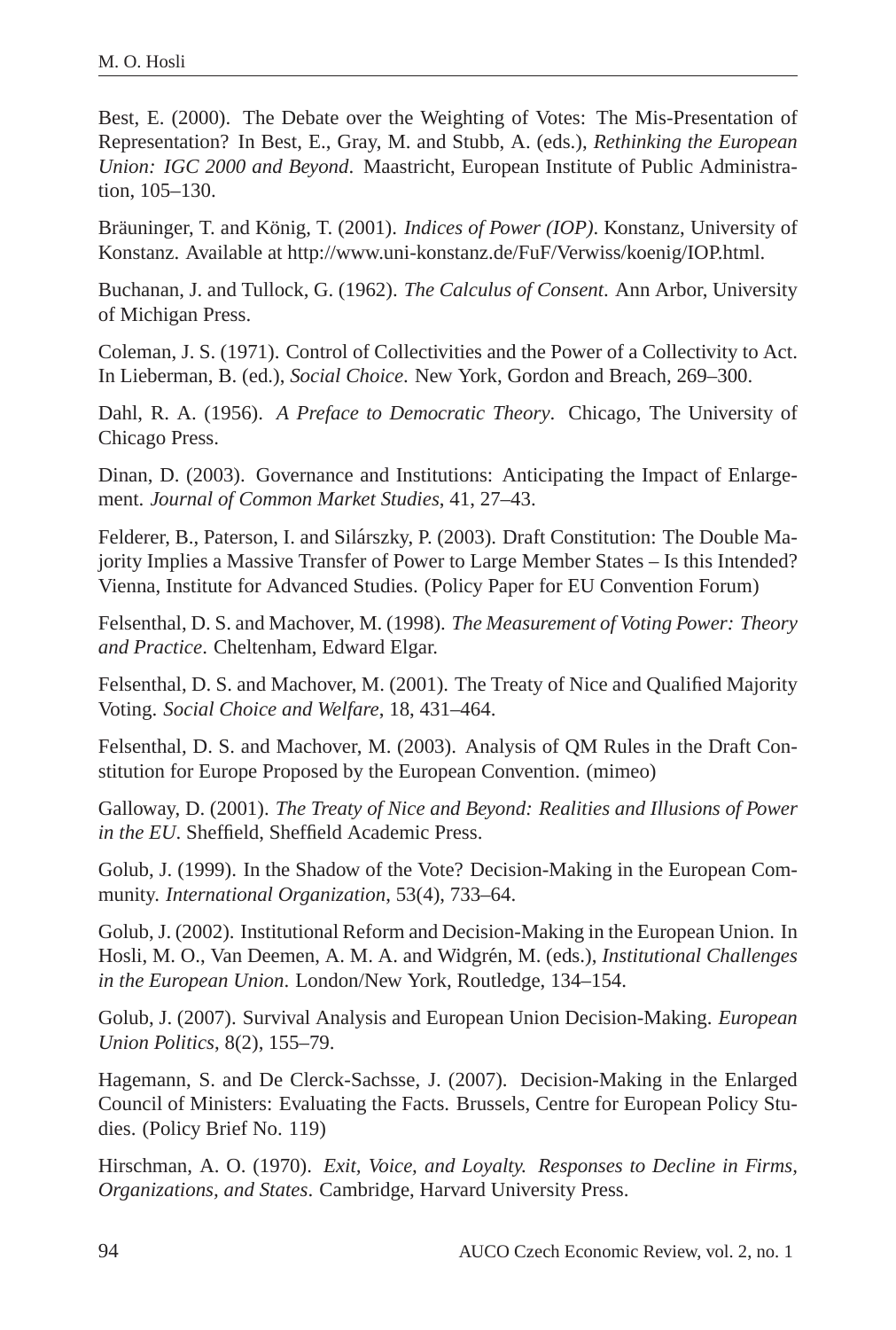Hosli, M. O. (1993). Admission of European Free Trade Association States to the European Community: Effects on Voting Power in the European Community Council of Ministers. *International Organization*, 47(4), 629-643.

Hosli, M. O. (1998). *An Institution's Capacity to Act: What are the Effects of Majority Voting in the Council of the European Union and in the European Parliament?* Maastricht, European Institute of Public Administration.

Hosli, M. O. and Van Deemen, A. M. A. (2002). Effects of Enlargement on Efficiency and Coalition Formation in the Council of the European Union. In Hosli, M. O., Van Deemen, A. M. A. and Widgrén, M. (eds.), *Institutional Challenges in the European Union*. London/New York, Routledge, 65–88.

Hosli, M. O. and Machover, M. (2004). The Nice Treaty and Voting Rules in the Council: A Reply to Moberg (2002). *Journal of Common Market Studies*, 42(3), 497–521.

Johnston, R. J. (1995). The Conflict Over Qualified Majority Voting in the European Council of Ministers: An Analysis of the UK Negotiating Stance Using Power Indices. *British Journal of Political Science*, 25, 245–54.

Kilgour, D. M. and Levesque, T. J. (1984). The Canadian Constitutional Amending Formula: Bargaining in the Past and the Future. *Public Choice*, 44, 457–80.

Kirsch, W., Słomczyński, W. and Życzkowski, K. (2007). Getting the Votes Right. *European Voice*, 13(17).

König, T. and Bräuninger, T. (1998). The Inclusiveness of European Decision Rules. *Journal of Theoretical Politics*, 10(1), 125–42.

König, T. and Bräuninger, T. (2002). From an Ever-Growing to an Ever-Slowing Union? In Hosli, M. O., Van Deemen, A. M. A. and Widgrén, M. (eds.), *Institutional Challenges in the European Union*. London/New York, Routledge, 155–172.

Laruelle, A. and Widgrén, M. (1998). Is the Allocation of Power among EU States Fair? *Public Choice*, 94(3–4), 317–339.

Leech, D. (2002). Designing the Voting System for the EU Council of Ministers. *Public Choice*, 113(3–4), 437–464.

Moberg, A. (1998). The Voting System in the Council of the European Union: The Balance Between Large and Small Countries. *Scandinavian Political Studies*, 21(4), 437–65.

Moberg, A. (2002). The Nice Treaty and Voting Rules in the Council. *Journal of Common Market Studies*, 40(2), 259–282.

Pajala, A., Meskanen, T. and Kause, T. (2002). *POWERSLAVE Power Index Calculator: A Voting Body Analyser in the Voting Power and Power Index Website*. Turku, University of Turku. Available at http://powerslave.val.utu.fi.

Paterson, I. (1997). Vote Weighting in the European Union: Confronting the Dilution of Representation? Vienna, Institute for Advanced Studies. (East European Series No. 54)